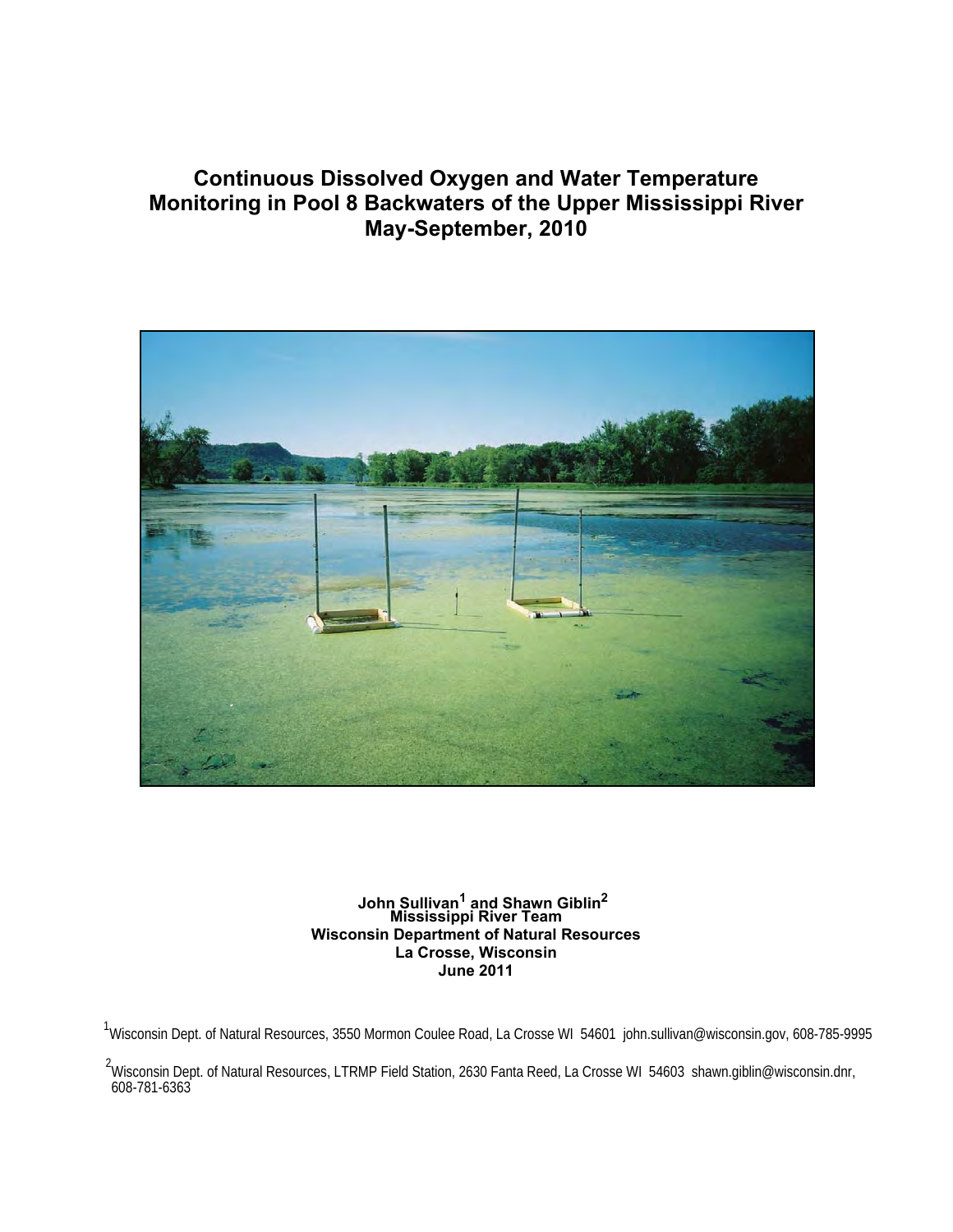#### **Introduction**

The federal/state Long Term Resource Monitoring Program (LTRMP) has been conducting water quality monitoring on Pool 8 of the Upper Mississippi River (UMR) in different aquatic areas since the late 1980s (Johnson and Hagerty, 2008). Most of this work has centered on defining seasonal changes at selected fixed sites or through the quarterly sampling of main channel, side channel, impounded, contiguous backwater and isolated backwater aquatic strata using random sampling. Water samples typically represent grab samples collected near the surface with additional sampling of the bottom waters in deep, low velocity environments. Sample collection times are noon-centered and generally span the hours of 9:00 to 15:00. A complimentary sampling program for fish and aquatic vegetation has provided a wealth of environmental information that has greatly benefited our understanding of factors influencing fish and aquatic life in this navigation pool. Similar monitoring efforts in Pools 4, 13, 26, the open river below the Missouri River, and the La Grange Pool of the Illinois River have provided valuable information for making longitudinal and lateral (across floodplain) evaluations of the aquatic resources of the UMR (Barko et al. 2005; Chick et al. 2005; Houser 2005).

It is well known that dissolved oxygen (DO) and water temperature are critical factors influencing fish and aquatic life. DO is a particularly important water quality criterion necessary to sustain habitat conditions for fish and aquatic life. Most UMR states specify a DO criterion of 5 mg/L for fish and aquatic life use. This criterion is generally attained in flowing channels of the UMR, though there have been excursions below 5 mg/L during the summer months that may be related to respiratory demands of zebra mussel (Sullivan and Endris 1998; Caraco et al. 2000), excessive backwater vegetation (Caraco and Cole 2002) and periods of summer flooding when turbid conditions contribute to increased biochemical oxygen demand and decreased primary production (Houser 2005).

Factors contributing to low DO in shallow aquatic systems are numerous but typically center on excessive aquatic plants, algae blooms, high sediment oxygen demand associated with organic sediments, reduced surface re-aeration due to surface plant coverings, and restricted water exchange with inflows of oxygenated water. The influence of aquatic vegetation is of particular interest since UMR backwaters bordering Wisconsin have extensive beds of submersed aquatic vegetation (SAV), which may support thick growths of filamentous green algae (metaphyton). This algae may form carpet-like mats that cover the water surface over large off-channel areas during the summer months (Sullivan, 2008). In addition, SAV beds may provide quiescent habitat for the development of duckweeds that may also form dense surface coverings in nutrient-rich backwaters and contribute to hypoxic conditions during mid-summer conditions (Sullivan 2008; Giblin et al. 2010). For purposes of this report, these mats of filamentous algae or duckweeds are both generally described as "metaphyton" due to their occurrence at the water's surface and their dependence on water column nutrients to support their growth.

Studies evaluating factors contributing to metaphyton distribution and growth were implemented in navigation Pool 8 of the UMR in 2009 (Jeff Houser, USGS, personal communication). Those studies were primarily focused on mid-summer conditions and included water quality, plant and sediment chemistry surveys in 10 backwater areas. In 2010, this work was expanded to provide a more comprehensive evaluation of water quality conditions, especially water column nutrients, contributing to temporal changes in metaphyton biomass and composition during the period of May to September. The 2010 study focused on two backwaters that were highly connected to flowing channels and two that were relatively isolated. This design was implemented to further our understandings of hydraulic factors influencing metaphyton/nutrient dynamics in backwaters of Pool 8. One aspect of the 2010 study was to obtain continuous DO and temperature measurements and estimates of metaphyton production during periodic surveys in each of the four backwaters during the study period. An important objective of this work was to evaluate the influence of metaphyton on near surface DO and water temperature and to provide a more comprehensive evaluation of daily DO changes to assess attainment with fish and aquatic life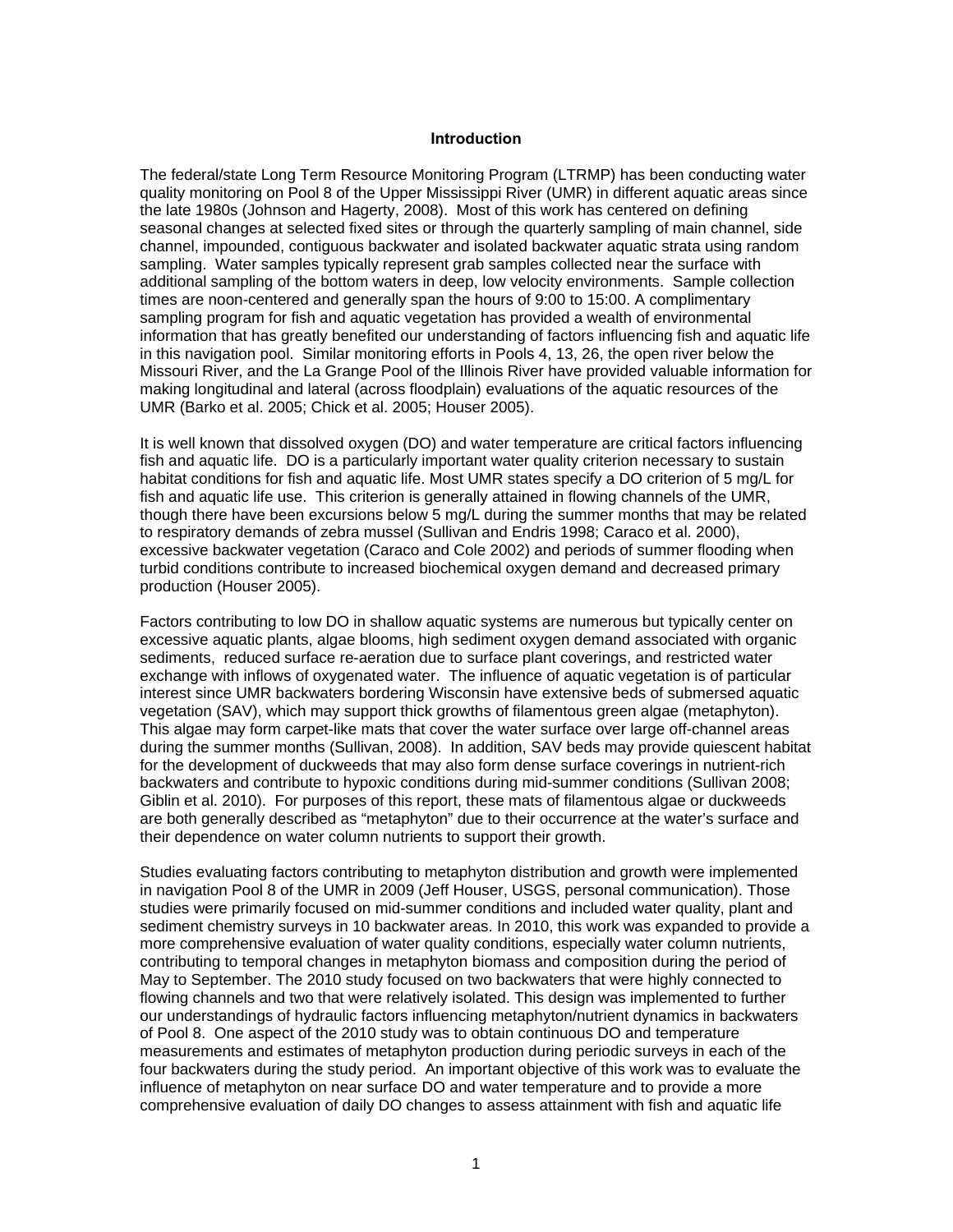criteria. This report will describe the continuous monitoring results and factors influencing these measurements. A separate report (Giblin et al. in review) will provide information on factors influencing the temporal changes in metaphyton biomass and composition during the 2010 study period.

#### **Methods**

Week-long continuous monitoring of dissolved oxygen (DO) and temperature was conducted at approximately monthly intervals in four backwaters of Pool 8 during May-September 2010 (Figure 1). Two of the backwaters were representative of areas with high hydraulic connectivity to flowing channels (Round Lake and Horseshoe) and two areas were reflective of areas with low connectivity (Markle and Beiers Lakes). These backwaters were selected from a group of 10 that were studied in 2009 (Jeff Houser, USGS, personal communication). The actual sampling site for particular backwater was based initially on a random selection of sites 1 to 5 from the 2009 study. In 2010, the sites for continuous monitoring were chosen during the initial sampling event at each backwater in May or early June. Sites were visited sequentially in each backwater and the first site containing metaphyton (filamentous algae or duckweeds), was selected as the sampling location for the remainder of the 2010 study. The only exception was Markle Lake, where the initial sampling site had to be moved during the second visit due to shallow water and the presence of dense emergent vegetation at the initial site. Sampling locations located using a Trimble GeoXM GPS receiver with an established accuracy of +/- 9 m.

Two DO/temperature sondes (D-OptoLogger – Zebra-Tech LTD) were normally deployed for 7 day monitoring intervals during 4 to 5 sampling episodes from May to September (Table 1). The sondes were suspended horizontally about 0.2 m below the water surface in the center of 0.6  $m^2$ wooden frames constructed using 2.5 x 39 cm wooden boards (Figure 2). The purpose of the frames was to provide measurements of metaphyton biomass and growth during the deployment interval and an assessment of the influence of metaphyton cover on DO concentration and water temperature. Each sonde was secured to the center of a 0.95 cm diameter metal rod that spanned the width near the center of the frame (Figure 2a). Frames were supported by two, 0.55 m long by 7.6 cm PVC diameter pipes with sealed end caps, which provided additional floatation and ensured a portion of the frames remained above the water surface to contain the floating metaphyton during the monitoring period. The frames were secured to a sampling site by placing metal conduits at opposite corners inside the frames and by pushing or driving the conduit supports into the sediment. This allowed the frames to rise or fall freely with changes in stage but allowed little horizontal movement.

DO/temperature sondes were calibrated pre-deployment in the lab using a 2-point calibration procedure (0 and 100 % saturation) following the manufacturers protocol. The sondes were set to log measurements at 15-minute intervals. The loggers were checked for DO calibration drift using the same 2-point calibration method at the end of each deployment period. The maximum DO drift during post- calibration checks was -0.4 mg/L and averaged -0.1 mg/L at 100% saturation. The DO calibration drift at 0% saturation was generally within +/- 0.1 mg/L. Therefore, there were no adjustments made to the recorded DO measurements.

Most of the metaphyton was normally removed from the entire area of one frame (frame 1) during initial deployment using a 0.5 mm mesh soil sieve to provide an initial estimate of metaphyton biomass. A very small quantity of metaphyton was not removed from frame 1 to provide "seed" for a biomass production measurement. The metaphyton present in the second frame (frame 2) was not disturbed during initial deployment. The dominant metaphyton taxa present in each frame was recorded based on visual inspection. Metaphyton biomass was sampled from both frames at the end of deployment interval with frame 1 yielding an estimate of metaphyton production. If substantial metaphyton was present in the frames the area sampled for biomass determination was reduced using a 0.25 m<sup>2</sup> quadrate sampler or soil sieve (0.0314 m<sup>2</sup>). Surplus moisture was removed from the metaphyton in the field by spinning the sample on a tethered soil sieve for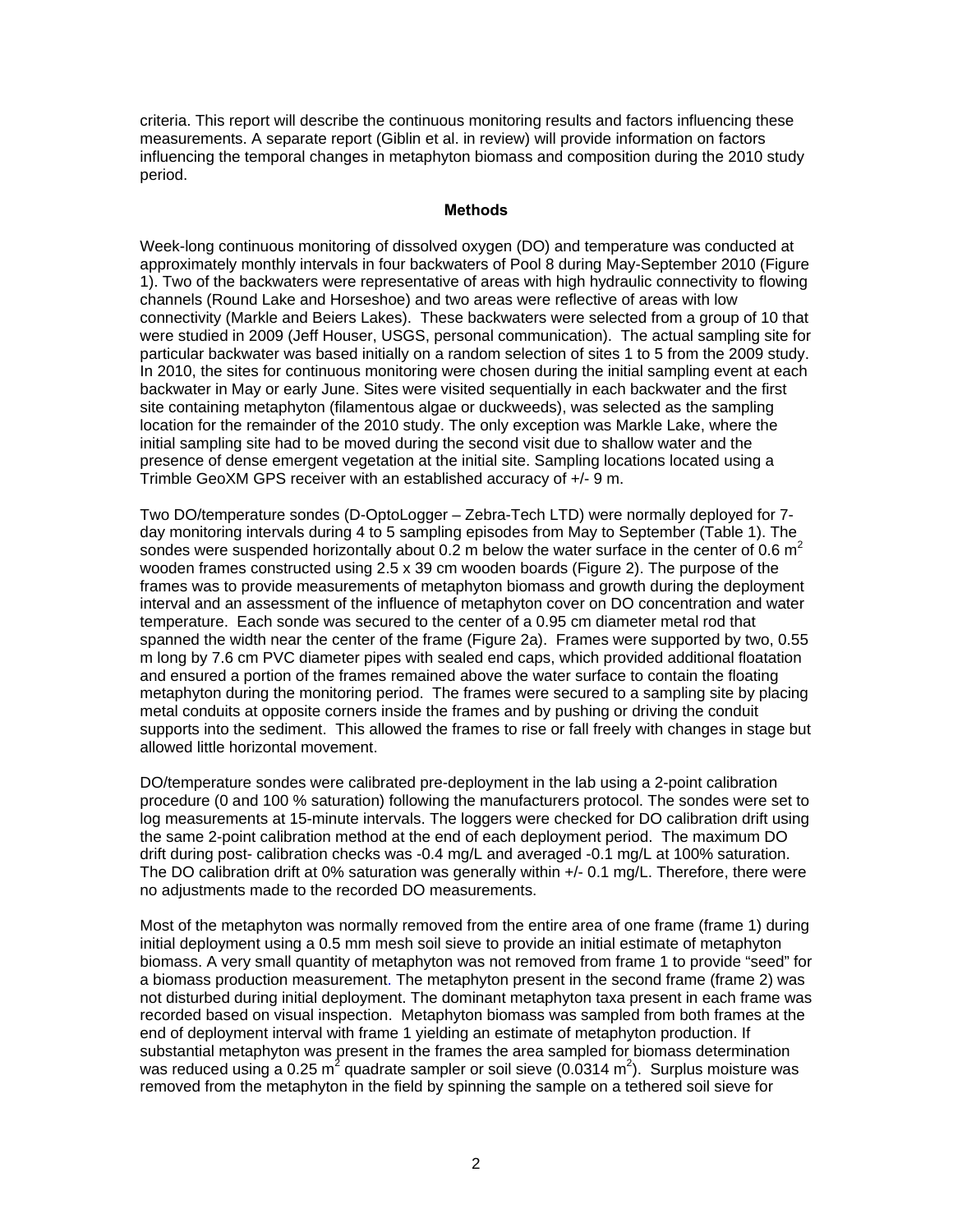about 30 revolutions. If filamentous algae was present, the sample was also compressed into a ball by hand to remove additional free-water.

The samples were then placed in plastic bags and stored in a cooler with ice until processed for wet and dry weight analysis in the lab. Metaphyton samples were dried at 80  $^{\circ}$ C to determine dry weight. An electronic balance (Ohaus Scout Pro) was used to weigh samples. A 200 gram brass weight standard was used to verify the scale accuracy and was within (+/- 1 gram throughout the study.

Digital pictures were taken of each site and each frame during deployment and retrieval (front cover and Figure 2) to document changes in metaphyton cover. Water quality grab samples of DO, temperature, pH and specific conductance were collected 0.2 m below the surface at the center of each frame and between the frames during deployment and retrieval using a YSI 556 multi-parameter sensor. Additional limnological measurements included water depth, turbidity (Hach 2100P) and visual observations of current velocity. The dominant metaphyton form and qualitative estimates of metaphyton cover were made within a 25-meter radius around the sampling site (Sullivan 2008; Giblin et al. 2010).

Daily Mississippi River flows at Lock and Dam 8 near Genoa, WI were obtained from the US Corps of Engineers (http://www.mvp-wc.usace.army.mil/projects/Lock8.shtml). Daily maximum and average wind speed were obtained at the La Crosse, WI airport from the US Weather Service (http://www.weather.gov/climate/index.php?wfo=arx). Daily solar radiation measurements were obtained from measurements at the Department of Natural Resource's Service Center at La Crosse using an Eppley black and white pyranometer (model 8-48).

Basic statistics, Spearman rank correlations, median tests and Kruskal-Wallis one-way AOV, a non-parametric procedure used to evaluate differences between groupings, were derived using Statistix 8 (Analytical Software, 2003).

## Study Sites

Beiers Lake is a 53.9 ha backwater area located east-central portion of Pool 8. The backwater is bordered by marshes and floodplain forest. Inflows into Beiers Lake occur through 3, 1.5 m diameter culverts at the north end of the backwater. These culverts provide little to no flow during normal to low river discharge. A major connection with a flowing channel occurs in the southern end of the backwater (Figure 1). The continuous monitoring site was located at the southeast end of this backwater. Water depths at this site ranged from 0.9 to 2.1 meters during the study period. Submersed aquatic vegetation (mainly coontail and Canadian waterweed) and floatingleaf vegetation (mainly white waterlily) was present at moderate densities. The surface substrate was silt underlain by clay. Water current was not evident at this site except during periods of high winds.

The Horseshoe backwater, also called Horseshoe Island, is a 154 ha area located at the center of the upper impounded area of Pool 8. Man-made islands form the general boundary surrounding the backwater area (Figure 1).These islands are bordered by the main channel to the north and east and a secondary channel (Raft Channel) to the west. A large artificial inflow (cut) provides a substantial source of water directly from the main channel border at the north-central end of the backwater area. This inflow is about 500 cfs during average river flow conditions with flow increasing with greater river discharges (John Hendrickson, USCOE, personal communication). This backwater is relatively shallow and has a silty-sand substrate. The average depth at the continuous monitoring site ranged from about 0.4 to 0.8 m during the study period (Table 1). Water current was normally present at the site, particularly during periods of increased river discharge. Submersed (mainly coontail, Canadian waterweed and Eurasian milfoil), floating-leaf (white waterlily) and emergent (arrowhead) vegetation was common at the site during the study period. Specific conductance was generally higher in this backwater as compared to the three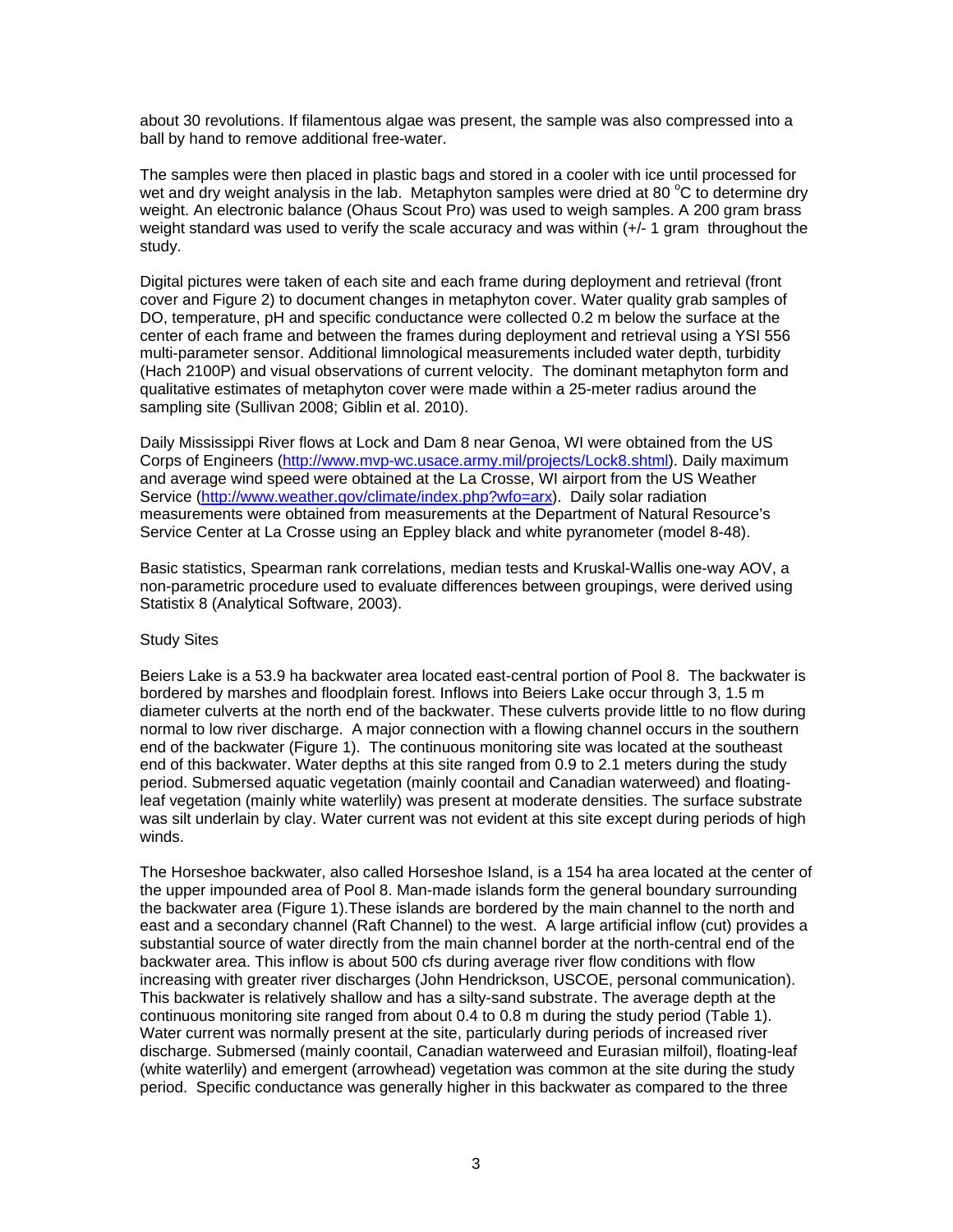other backwater sites and likely reflects less influence from the Black River, which has relatively low conductivity and tends to flow through the eastern portion of Pool 8.

Markle Lake is a 84.2 ha backwater located in the east-central portion of Pool 8. The area is bordered by the Burlington-Northern railroad tracks on the eastern side (Figure 1). Floodplain forest and marsh habitat borders the remaining sides. Connectivity with the river is minimal during normal to low river discharge and generally occurs through a shallow narrow channel in the southwest portion of the backwater. The continuous monitoring site was initially located in a relatively shallow area on the southern end of this backwater in mid-May (red x, Figure 1). However, a large bed of emergent vegetation subsequently developed in this area in late May, which required relocating to a new location when the backwater was re-visited in late June. The alternate site was determined randomly and was located in the northern portion of the backwater in an area where floating-leaf (white waterlily) and sparse emergent (arrowhead) was present. The major submersed species included coontail and flatstem pondweed. Water depths at the northern site ranged from 0.4 to 1.1 m during the monitoring period. The sediment at this site was dominated by silt-clay.

Round Lake is a 54.7 ha area located in the upper portion of Pool 8 just below the earthen dike that separates Pool 7 from Pool 8 (Figure 1). The lake is surrounded by marsh and floodplain forest with Interstate highway I-90 dividing the lake into an upper and lower section. The French Island Spillway provides a major source of inflow to Round Lake via a narrow channel at the northern end. This spillway has two notches that deliver a combined flow of 200 cfs during normal to low flow conditions. The continuous monitoring site was located in a small bay in the northwest end of the lake just upstream from I-90. The water depth at this site ranged from about 0.7 to 1.5 m during the monitoring period (Table 1). Even though the area was adjacent to the inflow channel, the site had no noticeable current during the study period likely due to dense beds of aquatic vegetation dominated by white waterlily, coontail, Candian waterweed and Eurasian milfoil. The sediment substrate was silt-clay. This backwater had noticeably lower conductivity than the other three backwater areas and was likely due to a greater influence of the Black River, a major tributary with relatively low specific conductivity, which contributes an important source of water to lower Pool 7 (Lake Onalaska). The Black River tends to flow through the eastern half of Lake Onalaska, but a portion of this inflow can often be detected at the French Island Spillway, especially during periods when this tributary's discharge is high.

# **Results and Discussion**

Hydraulic and Meteorological Conditions

Daily river flows varied substantially during the study period and exceeded 30,000 cfs during most of the period with the exception of several days in early June (Figure 3c). Flows approached or exceeded 60,000 cfs during periods in late May, late June, mid-August and late September. During June through August, the median river flow at Lock and Dam 8 was about 56,000 cfs, which was about 40% higher than normal based on flow duration data for this location (years 1972-2000). The most rapid change in flow occurred in mid-August and resulted in a 0.7 m increase in stage in Markle Lake, the backwater where DO sondes were deployed during this period (Table 1).

Daily average wind speed was quite variable and normally ranged from about 3 to 10 mph and only exceeded 15 mph on September  $3<sup>rd</sup>$  and  $24<sup>th</sup>$  (Figure 3d). Periods of moderate wind speed exceeding 10 mph daily average for more than three consecutive days occurred in early July and late September. The average daily wind speed for the June-August period was 6.8 mph which was about 15% lower than a long-term averaged derived for the 1984-2001 period (Paul Hudsepth, National Climatic Data Center, personal communication).

Daily solar radiation exhibited large variation during the study period and ranged from about 100 to 700 langleys/day (Figure 3e). Such changes are typical of radiation measurements due to daily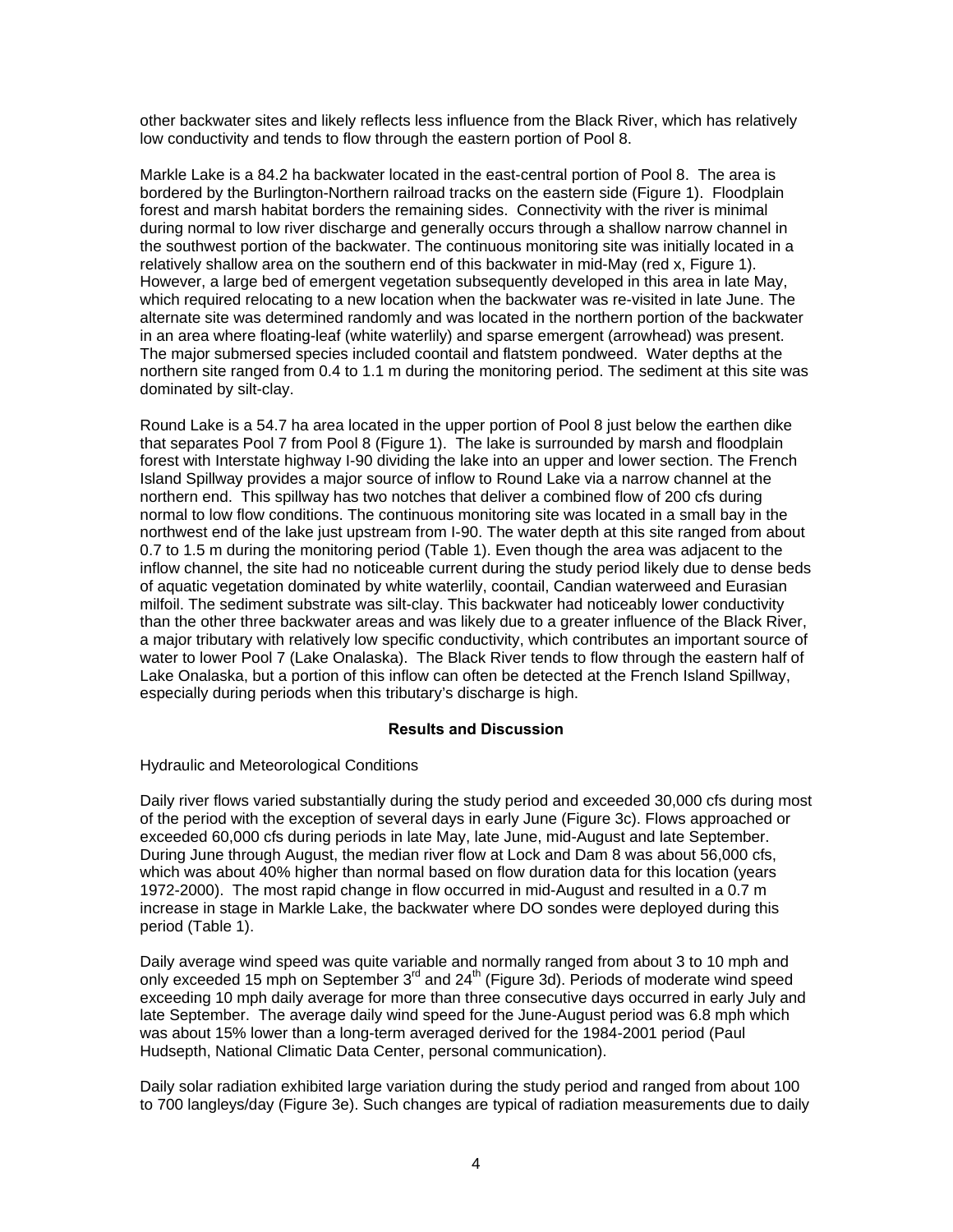changes in cloud cover and seasonal changes. Maximum radiation occurred in late May to early July and corresponds with summer solstice. The average solar radiation during June-August was 491 langleys/day and nearly identical to the long-term average collected at La Crosse by the Wisconsin Department of Natural Resources from 1988 to 2009.

#### Seasonal Changes in DO and Water Temperature

Large seasonal changes in average daily DO and water temperature were observed during the May through September period (Figure 3a and 3b). Highest daily average DO was generally found during periods when the water temperature was less than 20  $^{\circ}$ C, particularly in May and early June. Backwaters with low hydraulic connectivity to flowing channels (Beiers and Markle Lake) experienced hypoxic (< 2 mg/L) to near anoxic (<0.2 mg/L) conditions during July and August when average daily water temperatures exceeded 25<sup>°</sup>C. In contrast, Horseshoe, the backwater with the highest hydraulic connectivity, had higher DO concentrations throughout the monitoring period with daily averages normally exceeding 5 mg/L. A marked increase in river flow, from about 40,000 to 77,000 cfs, occurred in mid-August during monitoring in Markle Lake (Figure 3c) and resulted in a 0.7 m stage increase at this site as discussed above. However, this influx of water only resulted in a modest increase in daily average DO from about 0.3 to 2 mg/L. This inflow also resulted in noticeable decrease in specific conductance from about 442 to 295 uS/cm and suggests dilution due to an inflow with lower conductance (Table 1). Additional discussion of flow-related impacts on DO measurements are discussed later in this paper.

A closer evaluation of seasonal DO and temperature changes were made by preparing box plots of daily maximum, minimum, average, and diurnal (daily min-daily max) statistics by month and by backwater (Figures 4 and 5) for continuous measurements made in frame 2. Greatest seasonal charges were observed in daily maximum, average and diurnal DO in Markle Lake between May and August. Daily maximum DO ranged from a high of 25.8 to a low of 0.4 mg/L for May and August, respectively (Figure 4a). Part of this response was the result of moderately cooler water temperatures during the onset of monitoring in Markle Lake in May (Figure 5) since DO saturation is higher in colder water. However, photosynthetic activity by a dense subsurface layer of filamentous algae was likely the primary factor contributing to very high DO levels and diurnal flux at the Markle Lake site in May. Metaphyton biomass was about 25 g/m<sup>2</sup> dry weight at this site during this period (Table 2).

The lowest DO concentrations were present in Beiers Lake in July and August with average daily values below 3 mg/L (Figure 4b). Average daily minima during this period were near 0 mg/L (Figure 4c) indicating this backwater experienced anoxic conditions mid-summer. Markle Lake and Round Lake also experienced hypoxic to anoxic conditions during periods in July and August (Figure 4c), but DO levels in these backwaters were generally greater. Surprisingly, no dead fish were observed in any of these three backwaters during July and August, which suggests the fish were able to find refuge in other areas where the DO concentrations were higher. Daily minimum DO in the Horseshoe backwater did not fall below 1.4 mg/L during the July and August monitoring periods and averaged about 3 mg/L. Mid-summer anoxic conditions were likely avoided in the Horseshoe backwater as a result of a greater inflow of oxygenated water from the main channel as discussed previously. Further, this backwater was dominated by filamentous algae (Table 2), which may allow for oxygen input into the water column due to photosynthesis and atmospheric re-aeration when this metaphyton resides below the water surface. (Sullivan 2008; Giblin et al. 2010).

Water warmed very rapidly in May (Figure 3b) and daily maxima values exceeded 30  $^{\circ}$ C in Beiers Lake in late May (Figure 5a). Temperatures above 30  $\rm{^{\circ}C}$  are typically observed during July and August. The rapid temperature rise during May was associated with relatively high diurnal temperature flux exceeding 5 °C (Beiers and Markle Lakes, Figure 5d). Horseshoe backwater also exhibited high diurnal temperature swings in early June and were likely related to lower river flow (Figure 3c) and shallow water conditions at the monitoring site during this period (Table 1).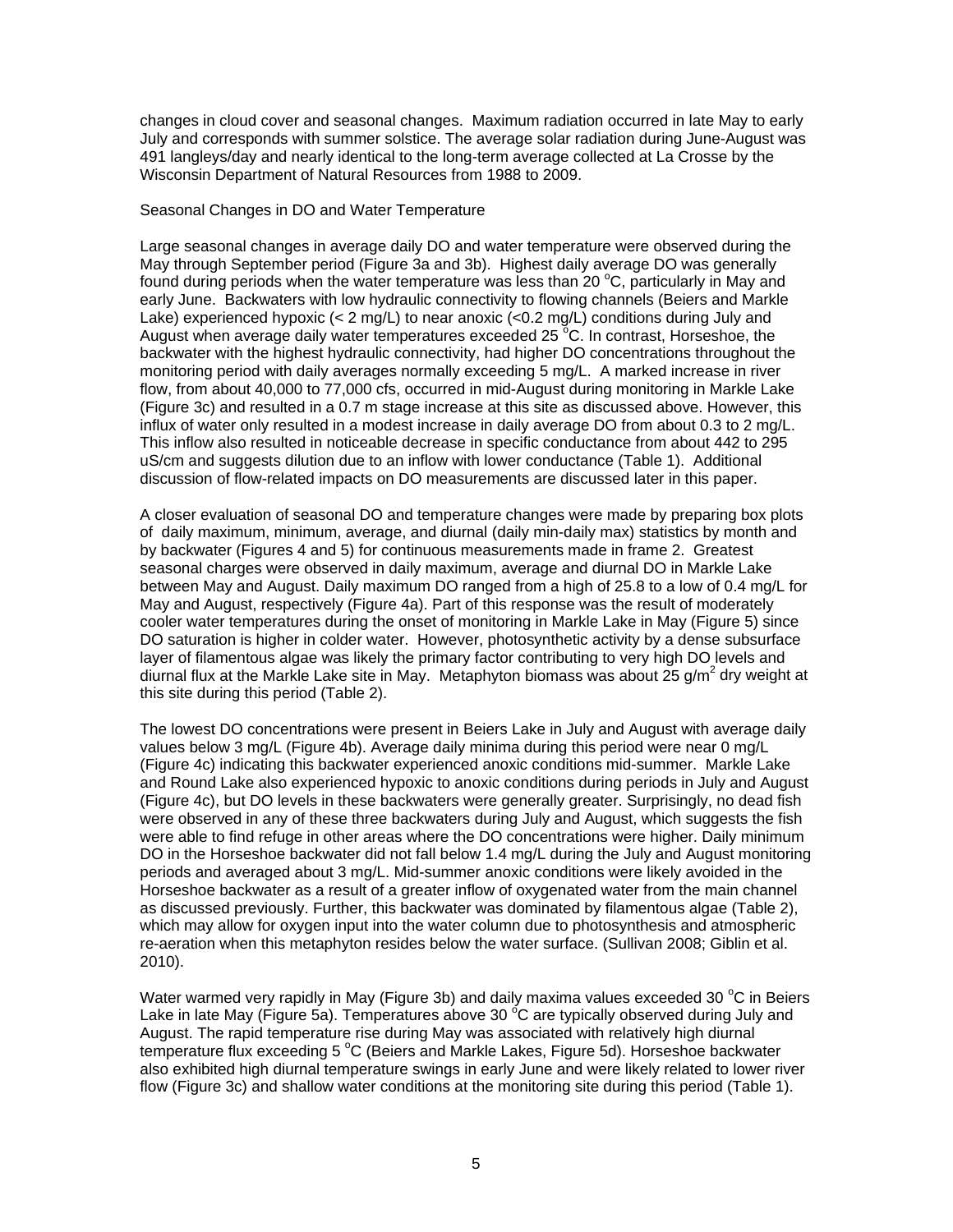Water temperatures cooled rapidly in September and likely contributed to improved DO conditions in the backwaters monitored during that period (Figure 3a and 3b).

Spatial Differences in DO and Water Temperature

Daily DO and temperature metrics (avg., min., max. and diurnal) were compiled for each backwater for the June to August period (Table 3). Sampling days with less than a full day of monitoring were excluded from the analysis to avoid missing maximum and minimum values. May and September data were excluded since some backwaters were not monitored during these months and they also represented a period of time when DO and temperature conditions were changing rapidly as discussed previously. A Kruskal-Wallis non-parametric AOV was used to test for significant difference ( $p<0.05$ ) in the DO and temperature metrics among the backwaters monitored. Two results are available for each metric since the analyses included sondes deployed in frames 1 and 2.

Daily DO metrics differed substantially between backwaters. Highest DO concentrations were found in the Horseshoe backwater and lowest levels were present in Beiers Lake. When pairwise comparisons were made, the backwaters were found to be in two or three groupings where the metric averages did not differ significantly from one another (Table 3). Daily average and daily minimum DO revealed Horseshoe grouped with Round Lake and daily maximum and diurnal DO indicated Beiers, Markle and Round Lakes had similar means. These grouping were likely related to hydraulic connectivity and aquatic vegetation similarities, which contributed to similar photosynthetic and respiratory influences within these backwaters. However, Horseshoe backwater had moderately high daily maximum (13 mg/L) and diurnal DO (10 mg/L), which distinguished this backwater from the other three. This response was likely related to a stronger main channel influence and the presence of moderate filamentous algae at this site during July and August rather than duckweeds as discussed previously.

An evaluation of temperature data did not reveal any significant differences between the four backwaters (Table 3). This suggests spatial differences in DO were not related to differences in water temperature. Further, continuous temperature measurements provided little information to discriminate spatial differences in these backwaters during mid-summer periods.

## Metaphyton Biomass, Production and DO

Measurements of metaphyton biomass were made during each continuous monitoring survey in the four backwaters (Table 2). Metaphyton biomass during initial frame deployment was often not made due to very low metaphyton content in frame 1. The best representation of typical metaphyton biomass encountered during frame deployments was available from frame 2, which was sampled at the end of each survey. Metaphyton biomass in frame 2 averaged 73.5 and ranged from about 25 to 190 g/m<sup>2</sup> dry wt. (Table 2). The initial biomass measured in frame 1 in Beiers Lake in August was extremely high (430 g dw/m<sup>2</sup>) and likely represented a wind-driven accumulation of duckweeds. Highest biomass was associated with *Lemna* sp. and *Spirodela*  polyrhiza. The biomass of sites dominated by duckweeds ranged from 29 to 190 g dw/m<sup>2</sup> (frame 2) and are consisted with those reported by Landolt and Kandeler (1987). Sites dominated by filamentous green algae had noticeably lower biomass with most values below 50 g dw/m<sup>2</sup>.

Biomass samples from Markle and Beiers Lake were higher than Horseshoe or Round Lake. Highest biomass was associated with members of the *Lemnaceae* family including: *Spriodela polyrhiza*, *Lemna minor*, and *L. trisulca*. It is possible that sampling frames could have collected and trapped metaphyton during periods of high winds or boat waves. However, it was not possible to discern this bias. Further, it was also possible that water currents could have displaced metaphyton at times, especially forms such as *L. trisulca* or filamentous algae, that may have resided below the surface. The metaphyton biomass values found during these surveys were noticeably greater than those measured from Pool 8 in August of 2009 (Houser et al. in prep), which were based on random sampling of 10 backwaters, some of which contained little to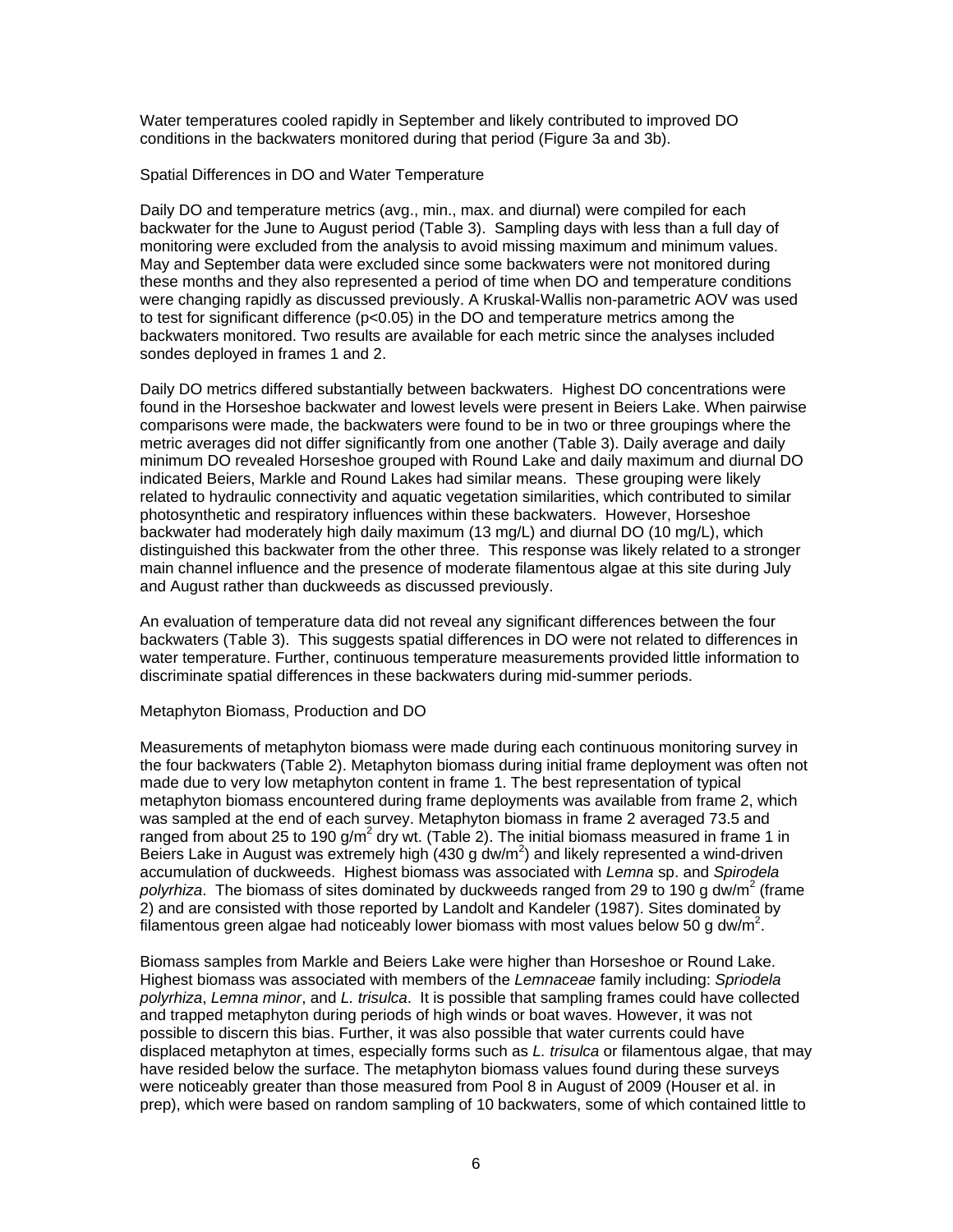no metaphyton due to unfavorable habitat. Plotting the biomass estimates made in 2010 by collection period did not reveal any consistent temporal pattern in the four backwaters (Figure 6a).

Estimates of metaphyton production were available from biomass measurements derived from frame 1 since metaphyton was initially removed from this frame during frame deployment then sampled again at the end of the deployment period (normally 7 days). Metaphyton found in frame 1 at the end of the sampling period was assumed to represent growth though we could not discount the possibility of physically-induced collection due to wind, waves or currents as described above. This was likely a factor during surveys in Markle Lake in June and Beiers Lake in July, when very high production estimates were derived for sites dominated by *Spirodela*  polyrhiza since they exceeded the theoretical maximum (20 g/dw/m<sup>2</sup>/d) suggested by Landolt and Kandeler (1987). Excluding these two values yielded an average metaphyton production of 2.2 and a range of 0.3 to 8 g dw/m<sup>2</sup>/day (Table 2). The highest production was associated with *Spirodela polyrhiza*, which was common in the four backwaters in 2010. Filamentous algae production in Horseshoe and Round Lake during July and August were very similar and averaged  $3.3$  g dw/m<sup>2</sup>/day. Plotting the production measurements by collection period indicated generally higher rates during mid- to late summer (Figure 6b).

Median DO measured during the frame deployments was found to differ significantly ( $p<0.05$ ) by dominant metaphyton type. Highest median DO was 6.1 mg/L in frames where filamentous green algae dominated and then was followed by *Lemna* sp. and *Spirodela polyrhiza*, 4.5 and 3.7 mg/L, respectively. The median DO associated with *Wolffia* sp. was 0.6 mg/L, but this was based on limited data for this taxa (Table 2). These results are consistent with previous work where filamentous algae were found in waters with moderate DO and duckweeds were commonly found in waters with substantially lower DO (Sullivan, 2008).

Influence of Metaphyton on Surface DO and Temperature

The influence of surface metaphyton mats on DO and temperature were evaluated by performing a two-sample median test (p<0.05) on measurements in frame 1 and 2 for each of the 18 surveys in the four backwaters (Table 2). We hypothesized that a surface covering of metaphyton would result in lower DO levels due to reduced surface re-aeration and light penetration. Further, attenuation of light energy by surface metaphyton was expected to contribute to lower subsurface water temperatures.

A significant difference between DO medians between frames was found in 11 of 18 surveys. Of these 11 surveys, 9 revealed lower DO in frame 2 (with metaphtyon) and 2 surveys indicated higher DO in frame 2. For the 9 surveys revealing a lower DO in frame 2, the median DO was 0.6 to 3.2 mg/L lower than frame 1. The two samples exhibiting higher DO with a covering of metaphyton were found in Markle Lake in July and August. The July sample from Markle Lake had moderate sub-surface *L. trisculca* surrounding the DO sonde. It is suspected that since the sensor depth was only at about 0.2 m, sufficient light energy was available for this lemnid to produce oxygen and contribute to higher DO even below a moderate surface layer of *Spirodela polyrhiza*. The reason for the increased DO in frame 2 for the August sample was not established.

Surface metaphyton removal had no significant effect on the continuous DO measurements made in the Horseshoe backwater and marginal influence in Round Lake (Table 2). These backwaters have oxygenated inflows from flowing channels. The Horseshoe backwater in particular had noticeable water current due to flow from the main channel and this likely offset any localized impact associated with differential metaphyton covering between sampling frames. Further, this site was dominated by filamentous algae during July and August which tends to exhibit moderate vertical movements. These algae may contribute to increased subsurface oxygen concentrations during periods when the metaphyton resides below the surface and light is not limiting. The highest diurnal DO during June, July and August was evident in the in the Horseshoe backwater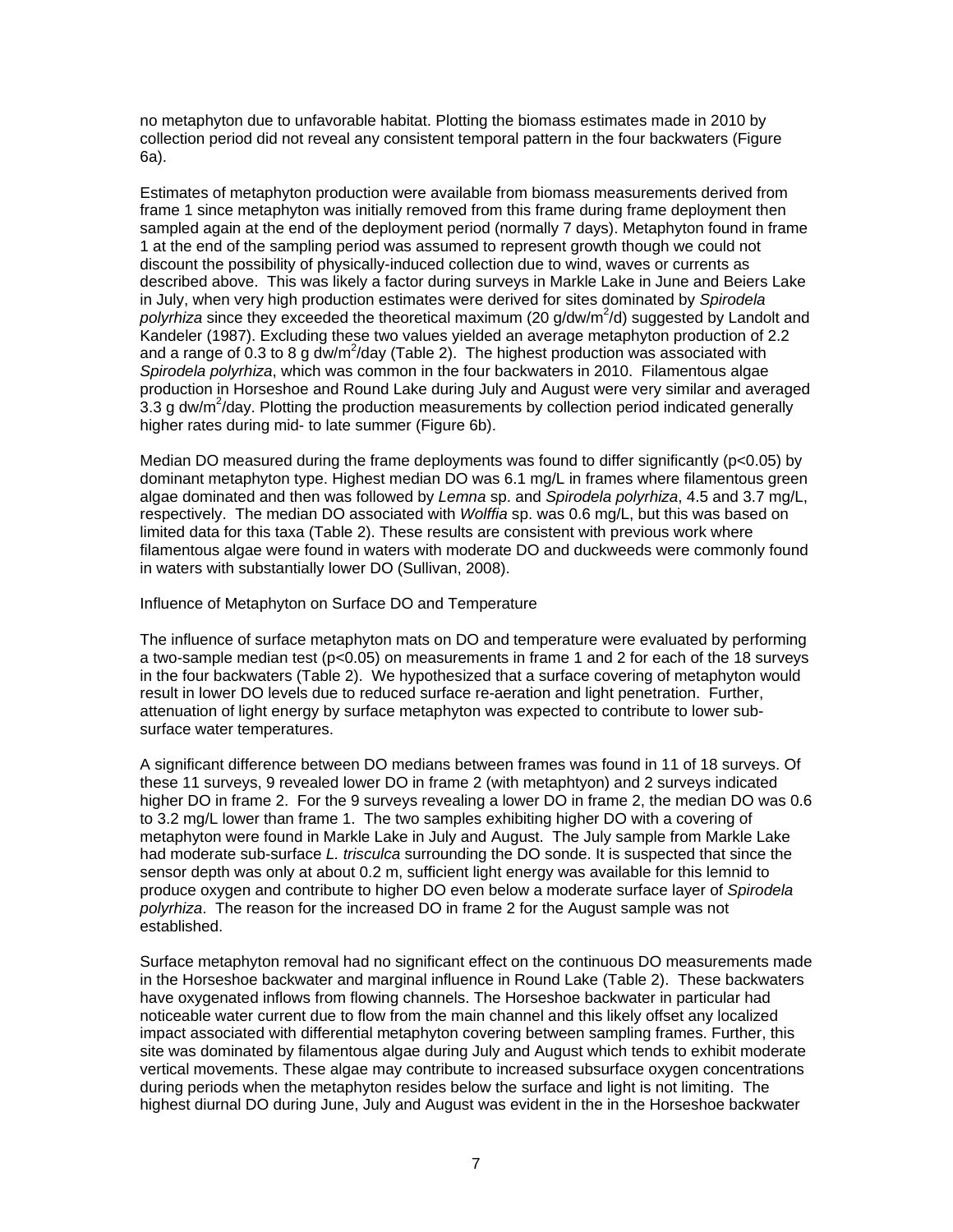(Figure 4d), which suggests greater photosynthetic activity at this site. The combination of increased flow and photosynthetic activity in the Horseshoe backwater negated any influence due metaphyton cover.

A comparison of median surface water temperatures measured in frame 1 versus frame 2 did not reveal significant differences during the 18 continuous monitoring surveys (Table 2). The median difference between frames was within  $+/- 0.1$  °C throughout the study. There were some differences noted between frames when viewing a plot of the raw data, but these generally occurred during brief periods of sunny weather but were normally less than 1.5  $\degree$ C. There was no clear pattern of surface (0.2 m) water temperatures being warmer or cooler under metaphyton during these periods so we were unable to conclude that metaphyton played an important role influencing surface water temperatures.

Influence of River Flow, Solar Radiation, Wind Speed on DO and Temperature

The potential influence of river flow, solar radiation and wind speed on continuous DO and water temperature measurements was evaluated by Spearman correlation analysis. Data were restricted to July and August to minimize the influence of seasonal changes in vegetation and water temperatures. Data collected in the Horseshoe backwater was also omitted because this backwater was strongly influenced by river flow as discussed above and there was interest to know how the remaining three backwaters responded to these factors.

Correlation analysis revealed significant but weak positive correlation between daily average DO and river flow. However, this response was only found in frame 2, which contained metaphyton throughout the sonde deployment periods (Table 4). Metaphyton was removed from frame 1 during initial frame deployment and normally resulted in higher DO in this frame as discussed above. The positive DO response due to initial metaphyton removal in frame 1 may have been sufficient to obscure any positive correlation between DO and flow in this frame.

Daily average temperature was negatively correlated with river flow in both frames and suggests that river flow may play a larger role in influencing surface backwater temperatures than differences in metaphyton cover. Increased flow would be expected to yield cooler water as a result of increased backwater depths, colder tributary inflows and increased cloud cover associated with precipitation events.

Daily average temperature in frame 2 indicated a significant negative correlation with daily average wind speed but this response was not found in frame 1. Again, metaphyton cover apparently played some role in this differential response between frames possibly related to influence these metaphyton mats have on near surface thermal storage and mixing processes. This was reflected in daily diurnal temperatures, which exhibited a moderate negative correlation with daily average wind speed in both frames suggesting that wind-induced destratification, mixing and convectional cooling likely dampened daily temperature fluctuations.

DO and temperature measurements were not found to be correlated with daily solar radiation. The lack of correlation with solar radiation was initially surprising. However, solar radiation was positively correlated with average daily wind speed (r=0.402) suggesting clear weather (high pressure) was associated with increased wind speeds during this study. This suggests the heating of water by increased solar radiation may have been offset by wind-induced mixing and cooling processes. DO concentrations may have been similarly affected due to changes in photosynthetic activity, decreased thermal stratification and mixing of bottom waters low in DO with surface waters.

Backwater DO and Fish and Aquatic Life DO Criterion

Wisconsin's DO criterion for warm water fish and aquatic life is 5 mg/L minimum. Data described previously indicates that this criterion was not achieved in backwaters measured in this study.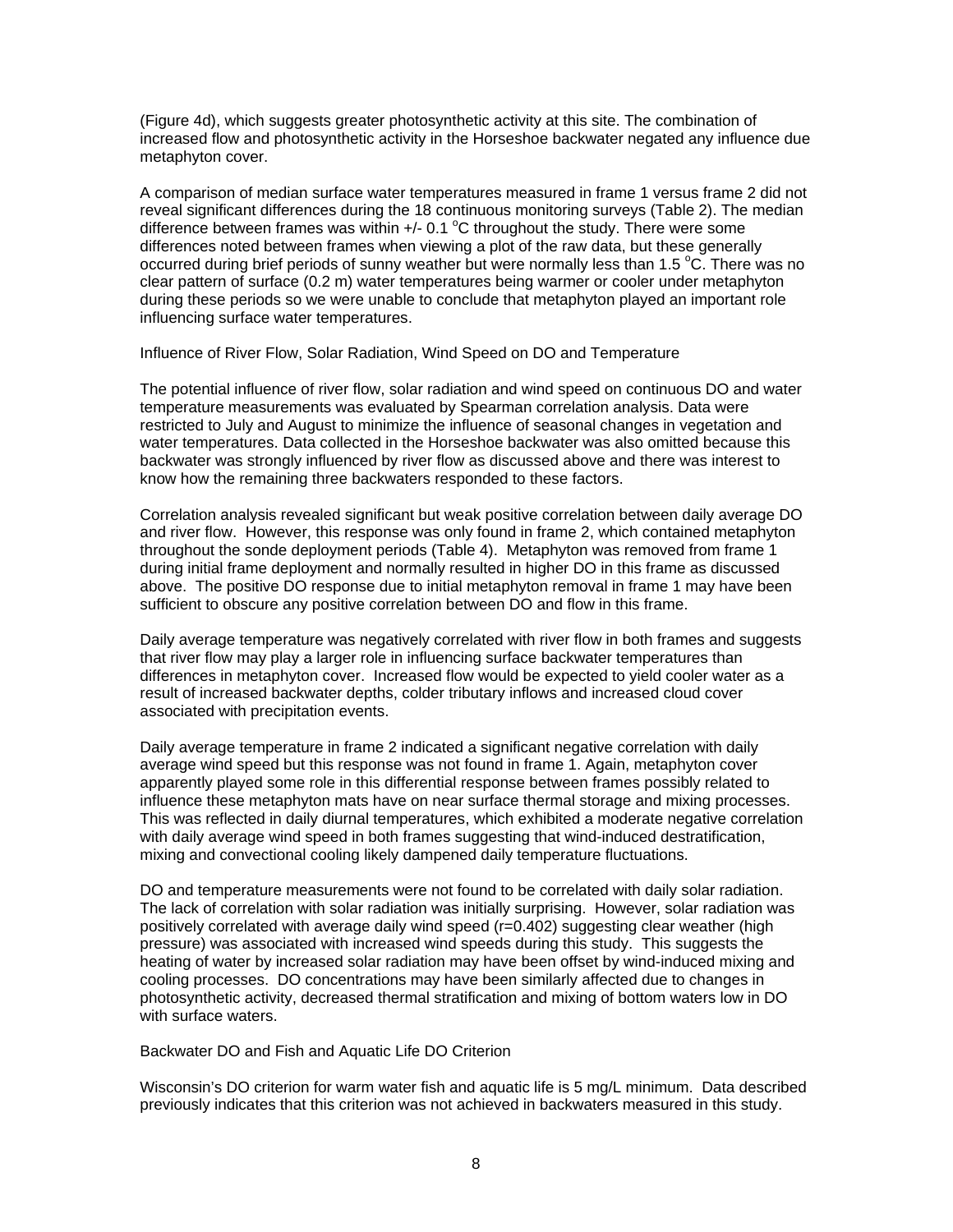This was further evaluated by calculating the percent of DO concentrations falling below 5, 2 and 0.2 mg/L for each backwater by month (Figure 7). Data for both sondes are presented as another means to evaluate the influence of metaphyton differences between the two sampling frames.

DO levels were less than the 5 mg/L criterion in more than 10% of the samples in all but the May sampling of Markle Lake (Figure 7a, frame 1). Attainment of the DO criterion dropped off dramatically during the summer, especially in Round, Markle and Beiers Lakes, with 50 to 100% of the samples falling below 5 mg/L. The severity of low DO was further illustrated by plotting the DO percentiles falling below 2 and 0.2 mg/L (Figure 7b and 7c, respectively). These figures indicate that hypoxic conditions were present in all months but were especially apparent during July and August. Anoxic conditions were primarily restricted to July and August with a minor occurrence at Beiers Lake in May and Markle Lake in June in frame 2.

The influence greater hydraulic connectivity with the main channel can again be seen in DO percentiles plotted for the Horseshoe backwater (Figure 7a and 7b). This backwater had noticeably greater DO as discussed previously. However, even in this backwater DO levels failed to achieve the 5 mg/L DO criterion in about 25 to 55% of the samples during June-September. It should be noted that main channel DO was less than 5 mg/L during mid-summer based on monitoring at Lock and Dam 8 (John Sullivan, unpublished data) and was likely an important factor influencing low DO concentrations in the Horseshoe backwater during this study.

The frequency of non-attainment of Wisconsin's the fish and aquatic life DO criterion (5 mg/L) during July and August was negatively related to an index of hydraulic connectivity that was derived for each backwater (Figure 8). This index reflects the mean water velocity measured in the backwaters based on summer, fall and winter stratified random sampling surveys collected by LTRMP from 1993-2008 (Jim Rogala, USGS, pers. com.). The presence of metaphyton (frame 2) resulted in a slight increase in the frequency of non-attainment, but the response was small and was only noted in Round Lake and Horseshoe. A similar response was not observed in Markle and Beiers Lakes and was likely related to the very low DO encountered in these backwaters during July and August (Table 2). These latter backwaters had hypoxic to anoxic conditions during this period at the monitored sites and the DO changed very little and with a mixed response (-1.6 to 0.7 mg/L) when the metaphyton was removed from the sampling frames (Table 2). This doesn't mean metaphyton were not important in influencing the DO, rather, the severe DO deficit that was encountered at these sites, couldn't be overcome by removing a relatively small area of metaphyton (0.6 m<sup>2</sup>). Future continuous DO monitoring in metaphyton-free backwaters with low hydraulic connectivity during July and August should be considered since it would provide another means for evaluating the potential of these shallow vegetated systems to achieve the fish and aquatic life DO criterion.

# **Summary and Conclusions**

Excessive growths of filamentous green algae and duckweeds, generally described here as metaphyton, have been observed in UMR backwaters. Recent studies have focused on the factors contributing to metaphyton distribution and abundance, especially nutrient sources and availability, habitat and hydraulic factors. Hydraulic connectivity is a particularly important factor since it influences nutrient delivery, nutrient processing, water residence time, DO and other factors. The availability of DO is critically important for fish and aquatic life. The focus of past monitoring efforts have largely been based on grab sampling. Excessive metaphyton development, especially thick growths of duckweeds, have been found to have a pronounced negative effect on DO.

A principal focus of this study was to more closely evaluate the impacts of metaphyton on surface DO and water temperature through the use of continuous DO and temperature equipment and to measure metaphyton production. Metaphyton production is an important measure of nutrient enrichment since these plants rely on water column nutrient concentrations for their growth and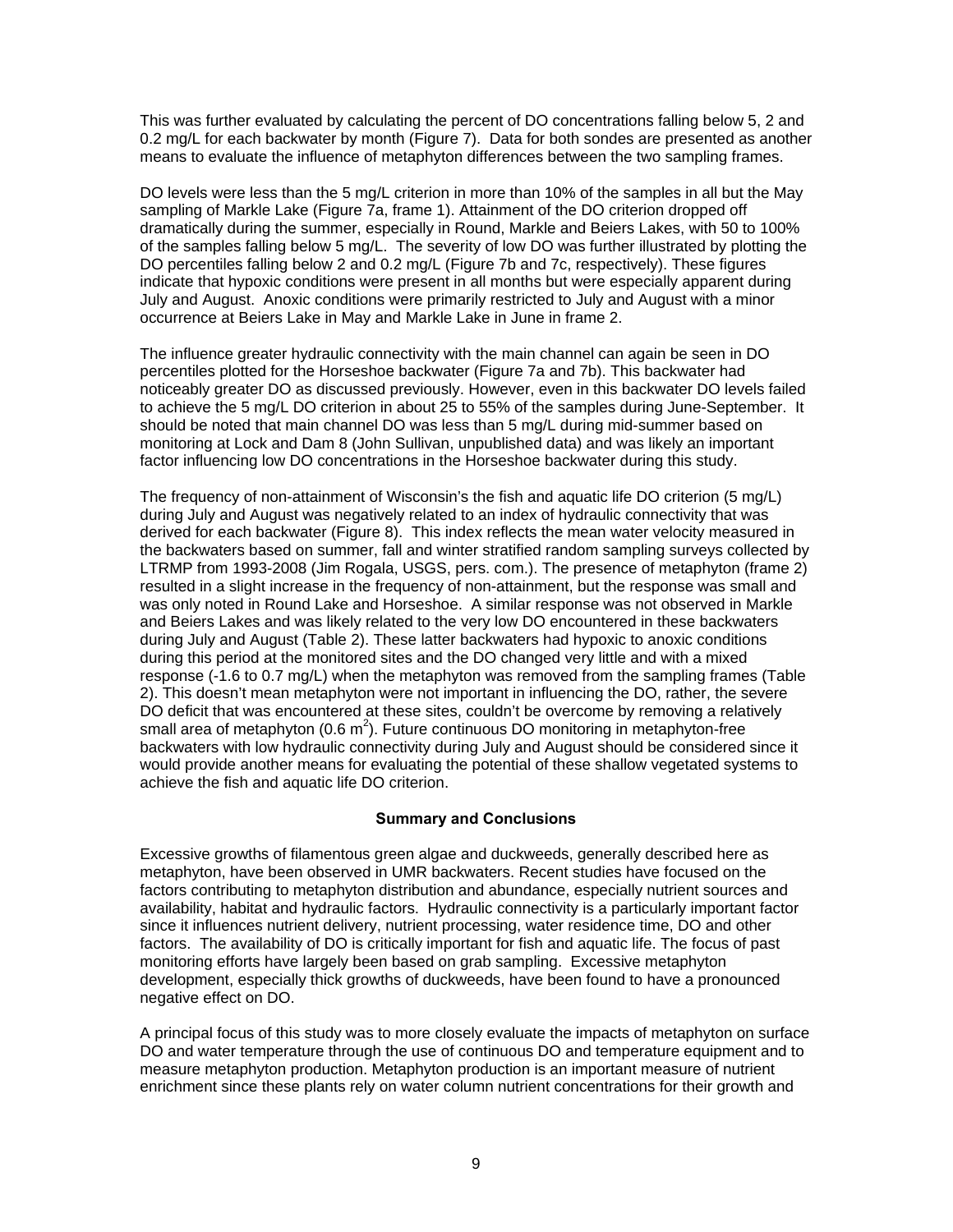development. Understanding factors influencing diurnal changes in DO will improve the ability to define the ability of vegetated backwaters to provide suitable habitat for fish and aquatic life.

Week-long continuous monitoring of surficial DO and water temperature was conducted at approximately monthly intervals in four backwaters of Pool 8 from May to September 2010. Two backwaters were reflective of high connectivity to the river and flowing channels and two were indicative of low connectivity areas. DO/temperature sondes were deployed in the center of two small wooden sampling frames in areas that contained metaphyton. The sampling frames allowed measurements of metaphyton biomass and production during the week-long deployment periods.

River flows exhibited moderate to large seasonal variation during the study period and ranged from about 30,000 to 80,000 cfs. Median river flow at Lock and Dam 8 for June through August was about 55,000 cfs, which was about 40% higher than normal for this period. River flow changes contributed to small to moderate fluctuations in water depths ranging from about -0.5 to 0.7 m during sonde deployments in the monitored backwaters. These flow fluctuations provided additional information for evaluating DO/temperature response to temporal changes in hydraulic connectivity.

DO and water temperature exhibited large seasonal changes from May through September. Average daily DO ranged from near 0 to 15 mg/L. Highest values were associated with cooler water in May and in the Horseshoe backwater area, which received oxygenated infow directly from the main channel. Lowest values were found in the Markle and Beiers lakes during July and August when daily average temperatures exceeded 25 °C. These backwaters have very little connection with flowing channels during normal flows, dense beds of aquatic vegetation, high sediment oxygen demand and reduced surface re-aeration due to dense metaphyton mats, which contribute to hypoxic to anoxic conditions during mid-summer. A rapid rise in river flow from about 40,000 to 77,000 cfs during mid-August only resulted in a small increase in DO in Markle Lake indicating increased connectivity with oxygenated inflows, but hypoxic conditions still persisted. Surprisingly, no dead fish were encountered during periods of near anoxia in Markle and Beiers lakes suggesting fish were able to find refuge in areas with higher DO.

June through August DO concentrations revealed significant differences between backwaters that were likely influenced by hydraulic connectivity and metaphyton form and abundance. Backwaters with higher connectivity to flowing channels, Horseshoe and Round Lake, generally responded similarly with respect to daily average and daily minimum DO and had metaphyton normally dominated by filamentous green algae. Markle and Beiers lakes are more isolated, have substantially lower hydraulic connectivity with flowing channels and had greater metaphyton biomass dominated by duckweeds, resulting in noticeably lower DO. The Horseshoe backwater exhibited substantially greater daily maximum and diurnal DO, about 13 and 10 mg/L, respectively, than the other three backwaters. This backwater was more directly influenced by the main channel and the mid-summer metaphyton community was dominated by filamentous algae rather than the duckweeds.

Water temperature metrics (daily average, minimum, maximum, diurnal) were generally similar across the four backwaters during June through August. This suggests water temperature was not an important factor influencing spatial differences in DO and provided little information for characterizing thermal differences in the backwaters studied.

Metaphyton biomass averaged 73.5 and ranged from about 25 to 190 g/m<sup>2</sup> dry wt based on measurements in frame 2. Biomass was generally greater in Markle and Beiers Lake than Horseshoe or Round Lake. Highest biomass was associated with members of the *Lemnaceae* family. There was no consistent temporal pattern in biomass among the four backwaters. Some biomass measurements were likely influenced by wind or wave-driven accumulations so data reported here should be used with caution.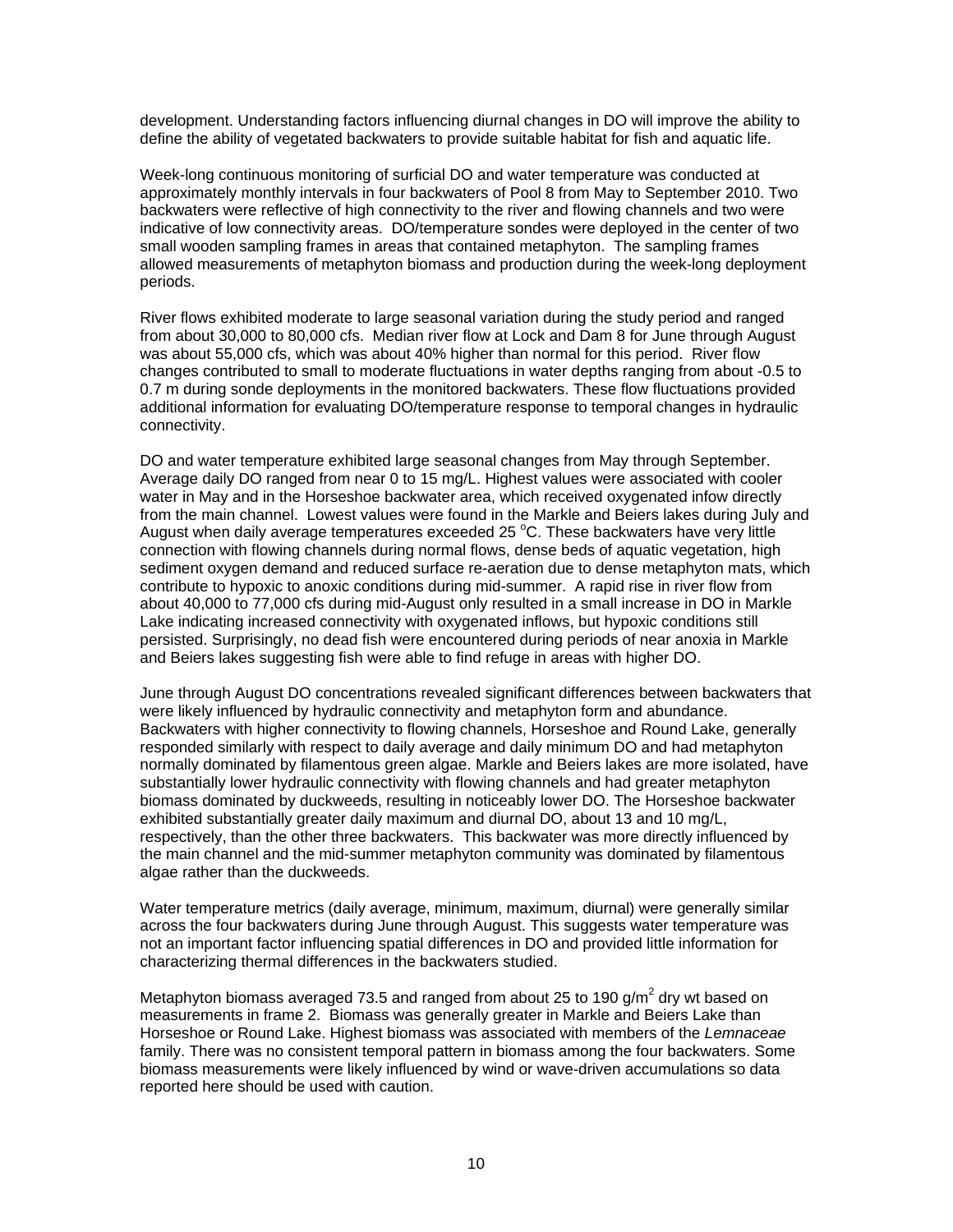Metaphyton production averaged 2.2 and ranged from about 0.3 to 8 g dw /m<sup>2</sup>/day after excluding values that likely reflected wind or wave-driven accumulations. Highest production was associated with *Spirodela polyrihiza*. Production averaged 3.3 g/ dw/m<sup>2</sup>/day where metaphyton was dominated by filamentous green algae. In general, metaphyton production was highest during mid- to late summer in the four monitored backwaters.

Median DO derived from continuous measurements was found to differ significantly by dominant metaphyton type. Metaphyton dominated by filamentous green algae had the highest daily median DO (6.1 mg/L), followed by *Lemna* sp., *Spirodela polyrhiza*, and *Wolffia.* Backwaters where metaphyton was dominated by duckweeds had substantially lower DO with hypoxic conditions common during July and August. These responses likely reflect differences in the fate of oxygen produced by algae versus duckweeds and the effects these plant mats have on atmospheric re-aeration of water. Filamentous algae release oxygen directly to water, especially when it is present below the surface. In contrast, most of the duckweeds, with the exception of *L. trisulca*, would release oxygen to the atmosphere and dense surface mats of these plants limit atmospheric re-aeration.

Square wooden sampling frames were deployed to test the influence of metaphyton removal on surface (0.2 m) DO and temperature measurements. A significant difference in median DO was found in 11 of 18 surveys with 9 showing a lower DO (0.6 to 3.2 mg/L) in frames where metaphyton was not removed. In one situation where median DO increased in the frame containing metaphyton, the sonde was surrounded by *L. trisculca,* which likely contributed to a localized increase in DO. Metaphyton removal from sampling frames deployed in the Horseshoe backwaters did not have any significant effect on median DO. This backwater had substantially greater water exchange with the main channel and this oxygen inflow was sufficient to off-set the influence of differential metaphyton cover between the two sampling frames.

There was no evidence of water temperatures being significantly warmer or cooler under metaphyton so we can't conclude that metaphyton played a significant factor influencing surface temperatures measured in this study. Some temperature differences were noted between frames, but these generally occurred during short periods of sunny weather but were normally less than 1.5 °C and the response to the metaphyton treatment was variable.

Changes in river flow, wind speed and solar radiation were likely important factors influencing continuous DO and water temperature measurements based on data collected mid-summer (July-August). Daily solar radiation was significantly correlated to daily average wind speed suggesting solar heating of water could have been off-set by wind-induced mixing and evaporative cooling. In general, river flow appeared to have a greater influence on DO and wind speed had a stronger influence on water temperature.

Wisconsin's 5.0 mg/L DO criterion for fish and aquatic life was not attained in backwaters monitored during the summer of 2010, especially during July-August. Low DO in backwater areas of the UMR is likely strongly related to the respiratory demands associated with dense beds of aquatic vegetation, increased sediment oxygen demand and decreased surface re-aeration in shallow backwater areas that receive little oxygenated inflows from flowing channels. The presence of these hypoxic to anoxic conditions in backwaters may not necessarily represent a human-caused impairment since such conditions can occur naturally in shallow vegetated systems. However, it is likely that nutrient enrichment of these backwater areas have exacerbated these problems as a result of the increased development of metaphyton, especially duckweeds.

There is need for additional continuous DO measurements in UMR backwaters or similar systems that are not heavily enriched with nutrients as reflected in excessive metaphtyon biomass. Such monitoring, in conjunction with fish and macroinvertebrate sampling, may yield more accurate information for establishing appropriate chemical and biological criteria for defining fish and aquatic life use and would serve as an important reference for comparative purposes.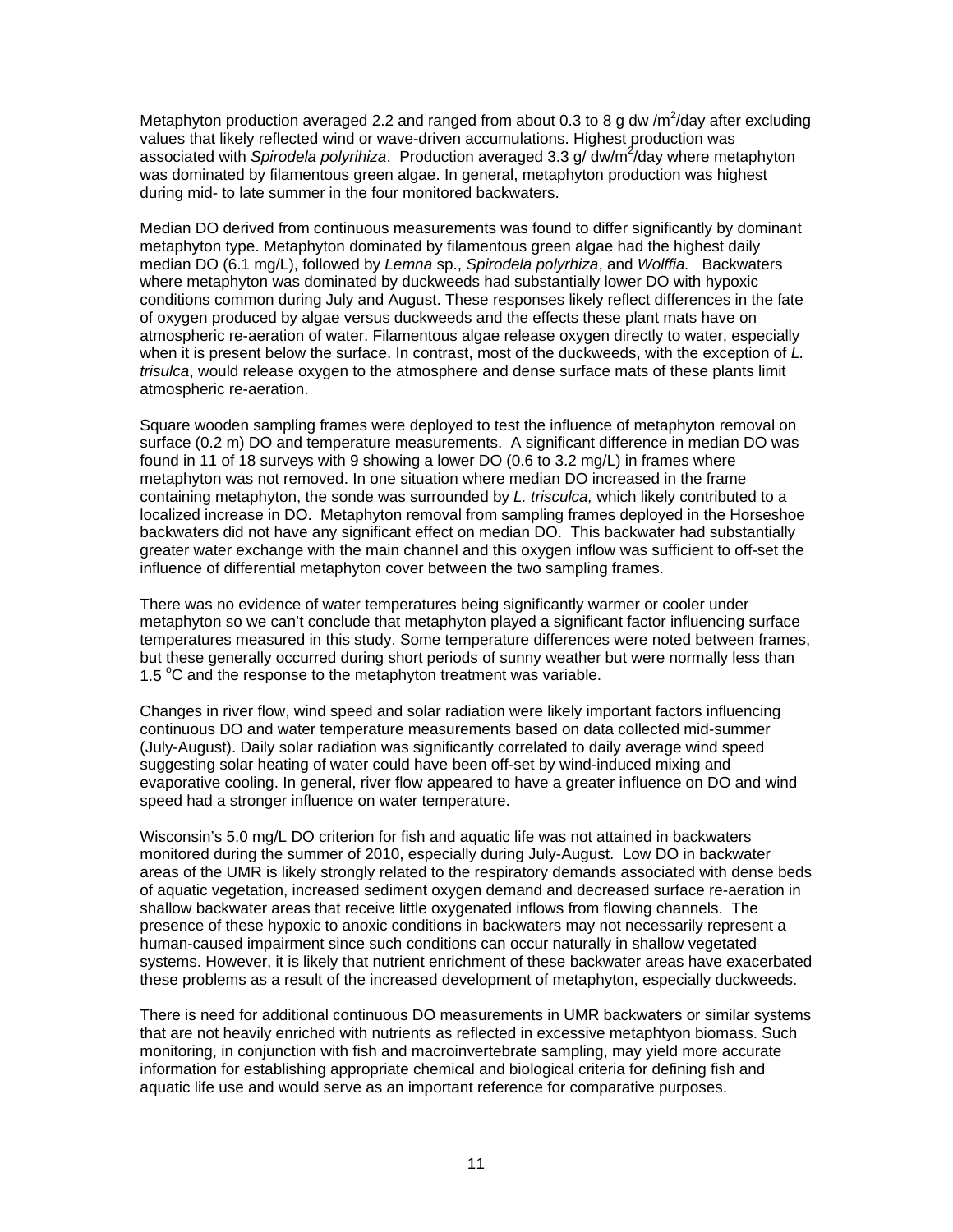#### **Acknowledgements**

This paper benefited from comments received from Jeff Houser, Jeff Janvrin and Ken Schreiber on an earlier version of this paper.

#### **References**

- Barko, V. A., B.S. Ickes, D.P. Herzog, R. A. Hrabik, J.H. Chick, and M.A. Pegg. 2005. Spatial, temporal, and environmental trends of fish assemblages within six reaches of the Upper Mississippi River system. U.S. Geological Survey, Upper Midwest Environmental Sciences Center, La Crosse, Wisconsin. Technical Report LTRMP 2005-T002.
- Caraco, N.F. and J.J. Cole. 2002. Contrasting impacts of a native and alien macrophyte on dissolved oxygen in a large river. Ecological Applications 12: 1496-1509.
- Caraco, N.F. and J.J. Cole, S.E.G. Findlay, D.T. Fischer, G.G. Lampman, M.L. Pace, and D.L. Strayer. 2000. Dissolved oxygen declines in the Hudson River associated with the invasion of the zebra mussel (*Dressena polymorpha*). Environmental Science and Technology 34:1204-1210.
- Chick, J.H., B.S. Ickes, M.A. Pegg, V.A. Barko, R.A. Hrabik, and D.P. Herzog. 2005. Spatial structure and temporal variation of fish communities in the Upper Mississippi River system. U.S. Geological Survey, Upper Midwest Environmental Sciences Center, La Crosse, Wisconsin. Technical Report LTRMP 2005-T004.
- Giblin, S.H. Langrehr, J. Sullivan and K. Hoff. 2010. Evaluation of factors influencing metaphyton abundance and distribution on navigation Pools 4, 8, and 13 of the Upper Mississippi River. U.S. Geological Survey, Upper Midwest Environmental Sciences Center, La Crosse, Wisconsin, January 2010. Long Term Resource Monitoring Program Completion Report 2009D & submitted to the US Army Corps of Engineers, Rock Island, Illinois.
- Houser, J.N. editor. 2005. Multi-year synthesis of limnological data from 1993 to 2001 for the Long Term Resource Monitoring Program. Final report submitted to the U.S. Army Corps of Engineers from the U.S. Geological Survey, Upper Midwest Environmental Sciences Center, La Crosse, Wisconsin. Technical Report 2005-T003.
- Johnson, B.L., and K.H. Hagerty eds., 2008, Status and trends of selected resources in the Upper Mississippi River System: U.S. Geological Survey, Upper Midwest Environmental Sciences Center, La Crosse, Wisconsin, December 2008, Technical Report LTRMP 2008-T002.
- Landolt, E., and R. Kandeler. 1987. The family Lemnaceace a monographic study, vol 2. Geobotanischen Instutites der ETH, Stiftung Rubel, Zurich, Heft 95, 638 pp.
- Sullivan, J.F. and M.B. Endris. 1998. Zebra mussel-induced water quality impacts in the Mississippi River observed during the summer of 1997. Mississippi/Lower St. Croix Team, Wisconsin Department of Natural Resources.
- Sullivan, J.F. 2008. The use of metaphyton to evaluate nutrient impairment and proposed nutrient criteria for wetlands and backwaters in the Upper Mississippi River. Wisconsin Department of Resources, La Crosse, WI.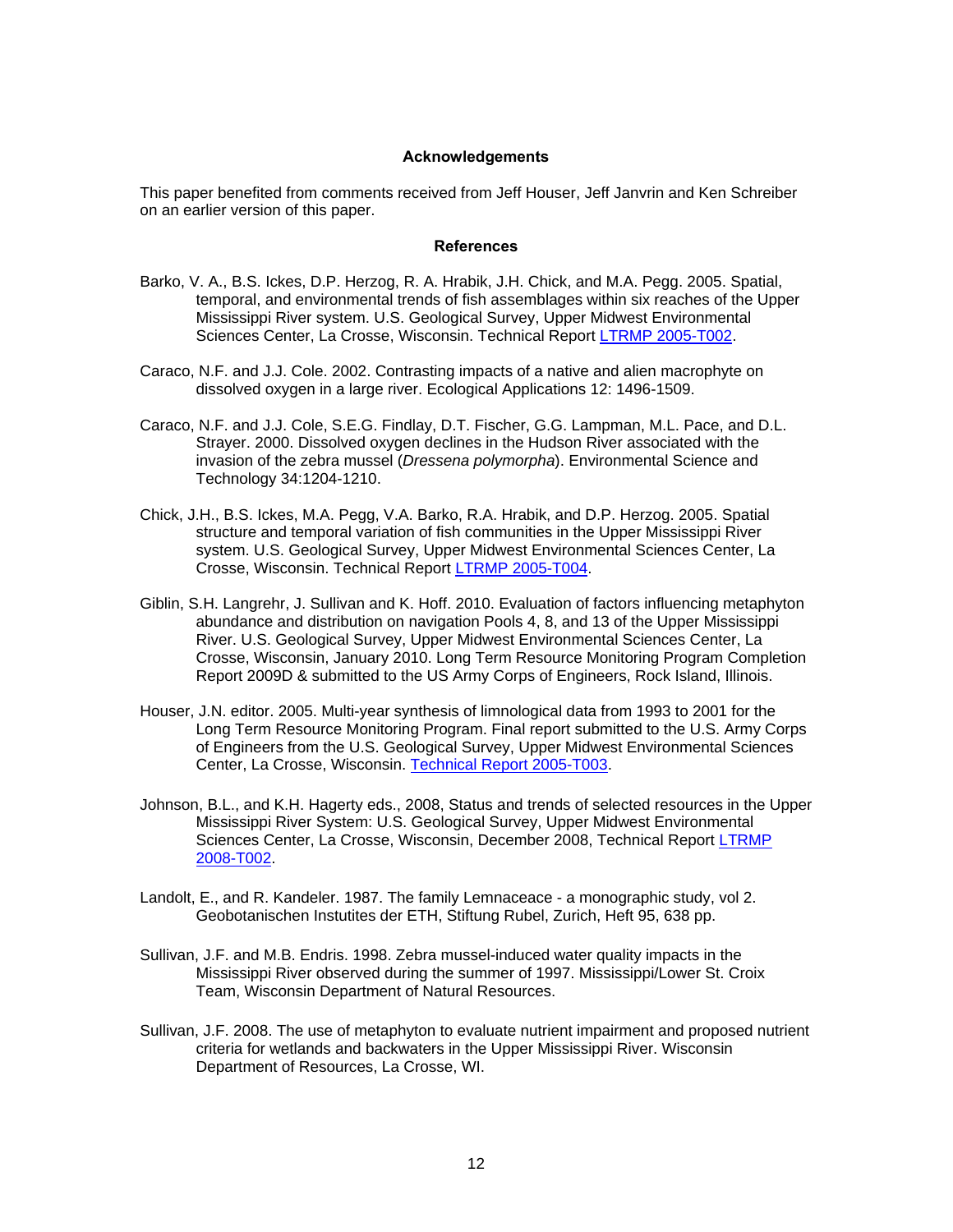|                  | Dackwaters. Measurements were taken u.2 h |                     |                                                                                                    | <b>NORGE SHIPS INTO DEVELOP AND ASSESSMENT SHIPS AND A SHIPS IN A SHIPS IN A SHIPS IN A SHIPS IN A SHIPS IN A SHIPS IN A SHIPS IN A SHIPS IN A SHIPS IN A SHIPS IN A SHIPS IN A SHIPS IN A SHIPS IN A SHIPS IN A SHIPS IN A SHIP</b> |                                                        |                                                         |                                                                                  |                                                             |                               |                                                                                                                                                                                                                                                                                                                                |                                               |                                                |                                                                                                                                                                                                  |                                                                                                                        |
|------------------|-------------------------------------------|---------------------|----------------------------------------------------------------------------------------------------|--------------------------------------------------------------------------------------------------------------------------------------------------------------------------------------------------------------------------------------|--------------------------------------------------------|---------------------------------------------------------|----------------------------------------------------------------------------------|-------------------------------------------------------------|-------------------------------|--------------------------------------------------------------------------------------------------------------------------------------------------------------------------------------------------------------------------------------------------------------------------------------------------------------------------------|-----------------------------------------------|------------------------------------------------|--------------------------------------------------------------------------------------------------------------------------------------------------------------------------------------------------|------------------------------------------------------------------------------------------------------------------------|
|                  |                                           |                     | m upde<br>മ്                                                                                       |                                                                                                                                                                                                                                      |                                                        |                                                         |                                                                                  |                                                             | Specific                      |                                                                                                                                                                                                                                                                                                                                | 질                                             |                                                | Turbidity NTU                                                                                                                                                                                    |                                                                                                                        |
| <b>Backwater</b> | Period                                    | Start               |                                                                                                    | End Change                                                                                                                                                                                                                           | DO mg/L<br>Start End                                   | End                                                     | Temp. <sup>o</sup> C<br>Start End                                                | End                                                         | Cond. uS/cm<br>Start End      |                                                                                                                                                                                                                                                                                                                                | Start                                         | End                                            | Start                                                                                                                                                                                            | End                                                                                                                    |
| Beiers Lake      | May 25-June                               | 0.87                |                                                                                                    |                                                                                                                                                                                                                                      |                                                        |                                                         |                                                                                  |                                                             |                               |                                                                                                                                                                                                                                                                                                                                |                                               |                                                |                                                                                                                                                                                                  |                                                                                                                        |
|                  | June 25-July 2                            | $01$ .              | $\mathbb{S} \stackrel{\sim}{\circ} \mathbb{S}$ $\mathbb{S}$ $\mathbb{S}$ $\mathbb{S}$ $\mathbb{S}$ |                                                                                                                                                                                                                                      | ပင် 4 ဝ ယူ <mark> 4</mark><br>၁ မ မ မ မ <mark>မ</mark> |                                                         |                                                                                  | ិ ។ ក្នុង ។<br>ក្នុង ក្នុង <mark>។ មា</mark><br>ក្នុង ក្នុង | $67700$<br>$67700$<br>$693$   |                                                                                                                                                                                                                                                                                                                                | 85<br>65.35<br>65.95<br>65. <mark>47</mark>   |                                                | $5 \times 10$<br>$5 \times 10$<br>$5 \times 10$<br>$5 \times 10$                                                                                                                                 |                                                                                                                        |
|                  | July 23-July 30                           | 1.46                |                                                                                                    |                                                                                                                                                                                                                                      |                                                        |                                                         |                                                                                  |                                                             |                               |                                                                                                                                                                                                                                                                                                                                |                                               |                                                |                                                                                                                                                                                                  |                                                                                                                        |
|                  | Aug 20-Aug 27                             | 1.65                |                                                                                                    |                                                                                                                                                                                                                                      |                                                        |                                                         |                                                                                  |                                                             |                               |                                                                                                                                                                                                                                                                                                                                |                                               |                                                |                                                                                                                                                                                                  |                                                                                                                        |
|                  | Sept 17-Sept 24                           | S.                  |                                                                                                    |                                                                                                                                                                                                                                      |                                                        |                                                         |                                                                                  |                                                             |                               |                                                                                                                                                                                                                                                                                                                                |                                               |                                                |                                                                                                                                                                                                  |                                                                                                                        |
|                  | Avg:                                      | 1.29                |                                                                                                    |                                                                                                                                                                                                                                      |                                                        |                                                         |                                                                                  |                                                             |                               |                                                                                                                                                                                                                                                                                                                                |                                               |                                                |                                                                                                                                                                                                  |                                                                                                                        |
| Horseshoe        | June 3-June 10                            | 0.38                |                                                                                                    |                                                                                                                                                                                                                                      | $1.5$<br>$1.7$<br>$1.7$<br>$1.4$<br>$1.3$<br>$1.3$     |                                                         |                                                                                  |                                                             |                               |                                                                                                                                                                                                                                                                                                                                |                                               |                                                | $3.60 - 4.00$                                                                                                                                                                                    |                                                                                                                        |
|                  | 9<br>Vinc-z vinc                          | 0.84                |                                                                                                    |                                                                                                                                                                                                                                      |                                                        |                                                         |                                                                                  |                                                             |                               |                                                                                                                                                                                                                                                                                                                                |                                               |                                                |                                                                                                                                                                                                  |                                                                                                                        |
|                  | July 30-Aug 6<br>Aug 27-Sept 3            | 0.56                | 3.749                                                                                              | 0.2<br>0.12<br>0.0.1 <mark>0.0</mark>                                                                                                                                                                                                |                                                        | ္ ၁ ဖ စ္ပ <mark>ါလ</mark><br>လ – ဖ ဖ <mark>စ</mark>     | 0 0 0 0 0 <mark>1</mark><br>2 3 9 9 <mark>0 0</mark><br>0 2 9 9 <mark>0 0</mark> |                                                             | 854 304<br>854 304            | 2024<br>2025<br>2024<br>2025                                                                                                                                                                                                                                                                                                   |                                               |                                                |                                                                                                                                                                                                  | n o o o a <mark>lo</mark><br>P o o o a <mark>lo</mark>                                                                 |
|                  |                                           | 0.52                |                                                                                                    |                                                                                                                                                                                                                                      |                                                        |                                                         |                                                                                  |                                                             |                               |                                                                                                                                                                                                                                                                                                                                |                                               |                                                |                                                                                                                                                                                                  |                                                                                                                        |
|                  | Avg:                                      | 0.58                |                                                                                                    |                                                                                                                                                                                                                                      |                                                        |                                                         |                                                                                  |                                                             |                               |                                                                                                                                                                                                                                                                                                                                | 852749<br>82749<br>830                        | $7.77$<br>$8.38$<br>$7.52$<br>$7.82$<br>$7.88$ |                                                                                                                                                                                                  |                                                                                                                        |
| Markle Lake      | Nay 14-May 21                             | 0.27                |                                                                                                    |                                                                                                                                                                                                                                      |                                                        |                                                         |                                                                                  |                                                             |                               |                                                                                                                                                                                                                                                                                                                                |                                               |                                                |                                                                                                                                                                                                  |                                                                                                                        |
|                  | June 18-June 25                           | 0.67                | $3.387$<br>$3.87$<br>$-3.49$<br>$-3.76$                                                            | 000000<br>0000000<br>0000000                                                                                                                                                                                                         | $2277779$<br>$77779$<br>$-69$                          | n n o o o<br>က ဝ လ က် <mark>က</mark>                    | c 2 2 2 2 2 <mark>2 2</mark><br>4 3 3 3 5 <mark>2 2</mark>                       |                                                             | $389420$<br>$389420$<br>$399$ | $\begin{array}{c} 0 & 0 & 0 & 0 \\ 0 & 0 & 0 & 0 \\ 0 & 0 & 0 & 0 \\ 0 & 0 & 0 & 0 \\ 0 & 0 & 0 & 0 \\ 0 & 0 & 0 & 0 \\ 0 & 0 & 0 & 0 \\ 0 & 0 & 0 & 0 \\ 0 & 0 & 0 & 0 \\ 0 & 0 & 0 & 0 \\ 0 & 0 & 0 & 0 \\ 0 & 0 & 0 & 0 \\ 0 & 0 & 0 & 0 & 0 \\ 0 & 0 & 0 & 0 & 0 \\ 0 & 0 & 0 & 0 & 0 \\ 0 & 0 & 0 & 0 & 0 \\ 0 & 0 & 0 &$ | 0.35<br>0.87<br>0.97<br>0.9 <mark>0.</mark> 7 | 141<br>2011<br>2012<br>2014<br>2022            | $\frac{1}{4}$ $\frac{4}{10}$ $\frac{1}{9}$ $\frac{3}{10}$ $\frac{3}{10}$ $\frac{3}{10}$ $\frac{3}{10}$ $\frac{3}{10}$ $\frac{4}{10}$ $\frac{4}{10}$ $\frac{5}{10}$ $\frac{6}{10}$ $\frac{1}{10}$ | $\begin{array}{c} \circ & \circ & \circ \\ \circ & \circ & \circ & \circ \\ \circ & \circ & \circ & \circ \end{array}$ |
|                  | July 16-July 23                           | 0.84                |                                                                                                    |                                                                                                                                                                                                                                      |                                                        |                                                         |                                                                                  |                                                             |                               |                                                                                                                                                                                                                                                                                                                                |                                               |                                                |                                                                                                                                                                                                  |                                                                                                                        |
|                  | Aug 13-Aug 20                             | 0.37                |                                                                                                    |                                                                                                                                                                                                                                      |                                                        |                                                         |                                                                                  |                                                             |                               |                                                                                                                                                                                                                                                                                                                                |                                               |                                                |                                                                                                                                                                                                  |                                                                                                                        |
|                  | Sept 10-Sept 17                           | $\frac{0.39}{0.51}$ |                                                                                                    |                                                                                                                                                                                                                                      |                                                        |                                                         |                                                                                  |                                                             |                               |                                                                                                                                                                                                                                                                                                                                |                                               |                                                |                                                                                                                                                                                                  |                                                                                                                        |
|                  | iĝ<br><br>Nai                             |                     |                                                                                                    |                                                                                                                                                                                                                                      |                                                        |                                                         |                                                                                  |                                                             |                               |                                                                                                                                                                                                                                                                                                                                |                                               |                                                |                                                                                                                                                                                                  |                                                                                                                        |
| Round Lake       | June 11-June 17                           | 0.72                |                                                                                                    |                                                                                                                                                                                                                                      |                                                        |                                                         |                                                                                  |                                                             |                               |                                                                                                                                                                                                                                                                                                                                | 27<br>838<br>838<br>847<br>877                | 83778<br>74378<br>83 <mark>779</mark>          |                                                                                                                                                                                                  |                                                                                                                        |
|                  | July 9-July 16<br>Aug 6-Aug 13            | 1.52                |                                                                                                    |                                                                                                                                                                                                                                      |                                                        |                                                         |                                                                                  |                                                             |                               |                                                                                                                                                                                                                                                                                                                                |                                               |                                                |                                                                                                                                                                                                  |                                                                                                                        |
|                  |                                           | 0.88                |                                                                                                    |                                                                                                                                                                                                                                      |                                                        |                                                         |                                                                                  |                                                             |                               |                                                                                                                                                                                                                                                                                                                                |                                               |                                                |                                                                                                                                                                                                  |                                                                                                                        |
|                  | Sept 3-Sept 10                            | 0.88                | <u> ၁ မို – စွဲခြ</u>                                                                              | 0<br>0<br>0<br>0<br>0<br>0<br>0<br>0<br>0<br>0<br>0<br>0<br>0<br>0<br>0                                                                                                                                                              | $0.277$<br>$-1.7$<br>$-1.7$<br>$-1.7$                  | 0<br>0 4 0 0 <mark>10</mark><br>0 4 0 0 <mark>10</mark> |                                                                                  |                                                             | $337200$<br>$37700$           | 222220222                                                                                                                                                                                                                                                                                                                      |                                               |                                                | တ္တံ ကို ကို<br>ပြဲ ကို ကို ကို                                                                                                                                                                  |                                                                                                                        |
|                  | <b>Avg:</b>                               | 00.1                |                                                                                                    |                                                                                                                                                                                                                                      |                                                        |                                                         |                                                                                  |                                                             |                               |                                                                                                                                                                                                                                                                                                                                |                                               |                                                |                                                                                                                                                                                                  |                                                                                                                        |

Table 1. Grab sample water quality measurements collected during the start and end of continuous water quality measurements in Pool 8<br>backwaters Measurements were taken 0.2 m below the surface between sampling frames 1 and Table 1. Grab sample water quality measurements collected during the start and end of continuous water quality measurements in Pool 8 backwaters. Measurements were taken 0.2 m below the surface between sampling frames 1 and 2.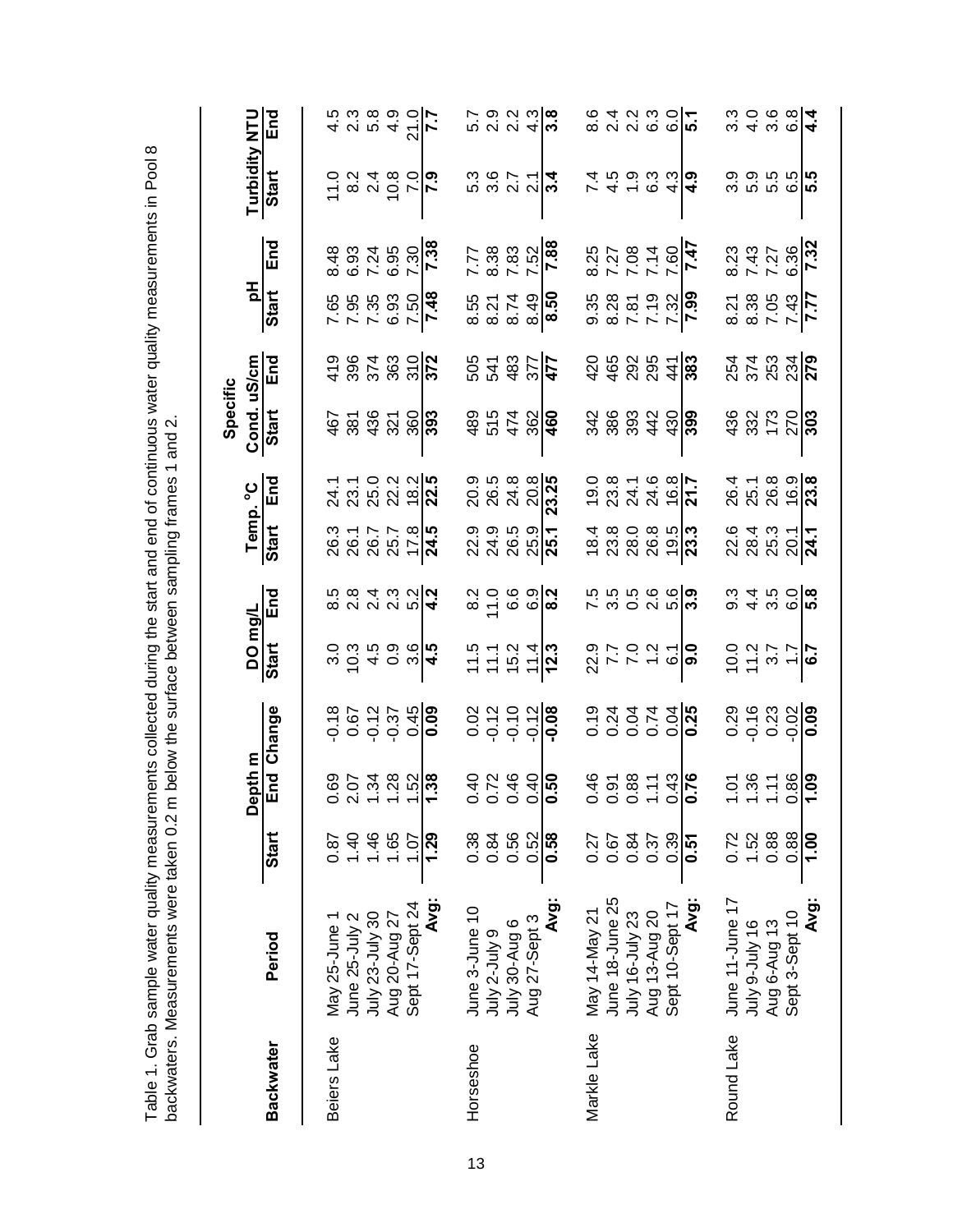| production measurements are based on a single measurement for each backwater by month. Dominant metaphyton (DomMeta) type during initial frame |
|------------------------------------------------------------------------------------------------------------------------------------------------|
|------------------------------------------------------------------------------------------------------------------------------------------------|

|                            |                                      |                          |                                                            |                        | Dissolved Oxygen m                                 | 딍                             |                                         | Temperature <sup>°</sup> C |                        |                                  | Meta. Biomass<br>$g$ DW/m <sup>2</sup> |                               | Production<br>Meta.      | F              | F1b                                   | F2                                    |
|----------------------------|--------------------------------------|--------------------------|------------------------------------------------------------|------------------------|----------------------------------------------------|-------------------------------|-----------------------------------------|----------------------------|------------------------|----------------------------------|----------------------------------------|-------------------------------|--------------------------|----------------|---------------------------------------|---------------------------------------|
| Backwater Month            |                                      | z                        | F                                                          | F2                     | biff                                               | $\Omega$                      | 군                                       | F2                         | biff                   | Q                                | 군                                      | F2                            | g dw/m <sup>2</sup> /day | <b>DomMeta</b> | <b>DomMeta</b>                        | <b>DomMeta</b>                        |
|                            |                                      |                          |                                                            |                        |                                                    |                               |                                         |                            |                        |                                  |                                        |                               |                          |                |                                       |                                       |
| Markle Lake                |                                      | 659                      | 11.3                                                       |                        |                                                    |                               | 19.9                                    | 19.9                       |                        | 0.876                            | 23.7                                   | 25.2                          | $0.40$<br>45.7ª          | Fil. Algae     | Fil. Algae                            | Fil. Algae                            |
| Markle Lake                |                                      |                          |                                                            |                        |                                                    |                               |                                         |                            |                        |                                  | ςq                                     |                               |                          | SU             | Spirodela                             | Spirodela                             |
| Markle Lake<br>Markle Lake |                                      | 88882<br>888             | $5 - 0$<br>$-0 - 0$<br>$-0 - 4$                            | 5 7 7 2 5<br>9 3 1 2 3 | $694460$<br>$-4460$                                |                               | 2 ೨ ೨<br>ನ ನ ನ<br>ನ ನ ನ                 |                            | 0 0 7 7 0<br>0 0 0 0 0 | 0.804<br>0.160<br>0.483<br>1.000 | ္သ                                     | $150484$<br>$15084$<br>$1504$ | $0.96$<br>$1.90$         | Spirodela      | Spirodela                             | L. trisulca                           |
|                            |                                      |                          |                                                            |                        |                                                    |                               |                                         |                            |                        |                                  | $\approx$                              |                               |                          | <u>c</u>       | Wolffia                               | Spirodela                             |
| Markle Lake                | May<br><b>Bushafi</b><br>May<br>Sept |                          |                                                            |                        |                                                    |                               | 19.4                                    | 19.4                       |                        |                                  | 58.8                                   |                               |                          | L. minor       | L. minor                              | L.minor                               |
| Beiers Lake                |                                      |                          |                                                            |                        |                                                    |                               |                                         |                            |                        |                                  | 8.5                                    |                               |                          | Spirodela      | Spirodela                             | Spirodela                             |
| Beiers Lake                |                                      |                          |                                                            |                        |                                                    |                               |                                         |                            |                        | 0.843<br>0.767                   | 2u                                     |                               |                          | SU             | L. minor                              | L. minor                              |
| Beiers Lake                |                                      | 82<br>282<br>283         | e nood<br>Gunood                                           |                        |                                                    | 0.000<br>0.000<br>0.000       | 2 0 0 0 1<br>2 0 0 1 0 1<br>2 1 0 1 0 1 |                            | 58885                  | 0.667                            | <u>c</u>                               | 78.8<br>78.9<br>77.9          | 1.03<br>0.53<br>20.6ª    | SJ             | Spirodela                             | Spirodela                             |
| Beiers Lake                |                                      |                          |                                                            |                        |                                                    |                               |                                         |                            |                        | 0.334<br>0.867                   | 429.7                                  | 102.8                         | $5.31$<br>2.40           | L. minor       | L. minor                              | Spirodela                             |
| Beiers Lake                | <b>ARRY SER</b><br>ARRY SER          |                          |                                                            |                        |                                                    | 0.000                         |                                         |                            |                        |                                  | 155.0                                  | 190.0                         |                          | L. minor       | L. minor                              | L. minor                              |
| Horseshoe                  |                                      |                          |                                                            |                        |                                                    |                               |                                         |                            |                        |                                  | 0.21                                   |                               |                          | Spirodela      |                                       |                                       |
| Horseshoe                  | ne<br>이 이 이<br>이 이 그<br>이 어디         | <b>665</b><br>097<br>093 | $\begin{array}{c} 7.6 \\ 2.5 \\ 0.7 \\ 0.7 \\ \end{array}$ |                        | 0.733                                              | 826<br>860<br>0.0383<br>0.00  | 3 1 2 3 3<br>2 3 3 3<br>3 4 3 3         | 3 1 2 3 3<br>3 3 3 3 3     | 0000<br>0000           | 0.868<br>0.757<br>0.558          | ns                                     | 4 3 4 4<br>4 9 4 4<br>4 9 4 5 | $29,78$<br>$- 0.000$     | ξ              | Spirodela<br>Fil. Algae<br>Fil. Algae | Spirodela<br>Fil. Algae<br>Fil. Algae |
| Horseshoe                  |                                      |                          |                                                            |                        |                                                    |                               |                                         |                            |                        |                                  | ۶S                                     |                               |                          | <u>و</u>       |                                       |                                       |
| Horseshoe                  |                                      |                          |                                                            |                        |                                                    |                               |                                         |                            |                        | 0.921                            | ςu                                     |                               |                          | Ωů             | Spirodela                             | Spirodela                             |
| Round Lake                 |                                      |                          |                                                            |                        |                                                    |                               |                                         |                            |                        |                                  |                                        |                               |                          | SJ             | Spirodela                             | Spirodela                             |
| Round Lake                 |                                      |                          |                                                            |                        |                                                    |                               |                                         |                            |                        |                                  |                                        |                               |                          | Fil. Algae     | Fil. Algae                            | Fil. Algae                            |
| Round Lake                 | Bry<br>Sin<br>Sin                    |                          |                                                            |                        |                                                    |                               | 21.7<br>26.7<br>27.1                    | 21.7<br>26.6<br>27.1       | 0.70                   | 0.634<br>0.451<br>0.632          |                                        | 6 0 0<br>ខ្លួ 2 ខ្លួ          | 0.33 H                   | Spirodela      | Spirodela                             | Spirodela                             |
| Round Lake                 | Sept                                 | <b>65888</b>             |                                                            | $7477$<br>$747$        | $\begin{array}{c}\n 7.660 \\  0.000\n \end{array}$ | 883<br>0.023<br>0.000<br>0.88 | 18.0                                    | 17.9                       | $\overline{c}$         | 0.912                            | $748$<br>$748$                         | 79.6                          | 0.90                     | Lminor         | L.minor                               | L. minor                              |
|                            |                                      |                          |                                                            |                        |                                                    |                               |                                         |                            |                        |                                  |                                        |                               |                          |                |                                       |                                       |

<sup>a</sup>Metaphyton production estimate likely baiased high due to wind or wave blown accumulation. aMetaphyton production estimate likely baiased high due to wind or wave blown accumulation. Diff - Difference in DO and Temperature between Frame 1 and Frame 2. Diff - Difference in DO and Temperature between Frame 1 and Frame 2.

F1- Frame 1 Metaphyton biomass sample removed from frame at the start of the monitoring period.

F1- Frame 1 Metaphyton biomass sample removed from frame at the start of the monitoring period.<br>F1b - Frame 1 Metaphyton biomass sampled removed from frame at the end of the monitoring period.<br>F2 - Frame 2 Metaphyton bioma F1b - Frame 1 Metaphyton biomass sampled removed from frame at the end of the monitoring period. F2 - Frame 2 Metaphyton biomass sample in Frame 2 at the end of the monitoring period.

ns - no sample or not measured.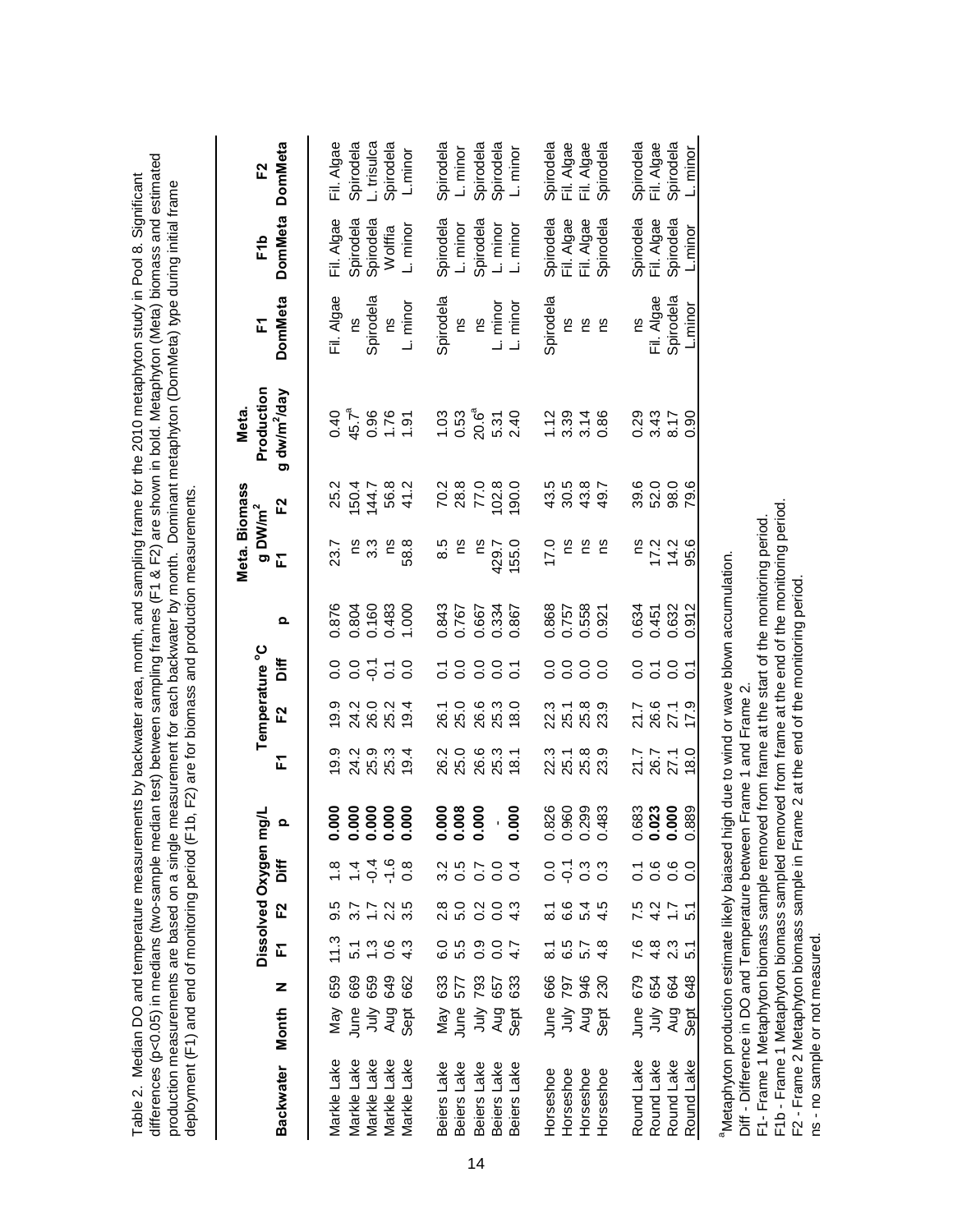Table 3. Average daily dissolved oxygen (DO) and temperature metrics by backwater area for the June to August period. A Kruska-Wallis (K-W) AOV was used to test for significant differences between backwater areas. Significant differences at p < 0.05 indicated in bold. Groups identified with similar letters do not differ significantly from one another.

|                        |                    |    | Beiers Lk.       |    | Horseshoe |    | Markle Lk.       |             | Round Lk.        | K-W   |
|------------------------|--------------------|----|------------------|----|-----------|----|------------------|-------------|------------------|-------|
| Variable               | Frame <sup>1</sup> | N  | Avg.             | N  | Avg.      | N  | Avg.             | $\mathbf N$ | Avg.             | p     |
| Daily Avg. DO mg/L     | $\mathbf 1$        | 18 | 2.0c             | 22 | 7.5a      | 18 | 2.7 bc           | 17          | $5.0$ ab         | 0.000 |
|                        | $\overline{2}$     | 18 | 1.8 <sub>c</sub> | 22 | 7.5a      | 18 | $2.8$ bc         | 17          | $4.5$ ab         | 0.000 |
| Daily Min. DO mg/L     | 1                  | 18 | 0.6 <sub>b</sub> | 22 | 3.2a      | 18 | 0.9 <sub>b</sub> | 17          | 3.0a             | 0.000 |
|                        | $\overline{2}$     | 18 | 0.6c             | 22 | 3.1a      | 18 | $1.3$ bc         | 17          | 2.7ab            | 0.000 |
| Daily Max. DO mg/L     | 1                  | 18 | 4.1 <sub>b</sub> | 22 | 13.3a     | 18 | 5.2 <sub>b</sub> | 17          | 7.7 <sub>b</sub> | 0.000 |
|                        | $\overline{2}$     | 18 | 3.5 <sub>b</sub> | 22 | 13.1a     | 18 | 4.9 <sub>b</sub> | 17          | 6.6 <sub>b</sub> | 0.000 |
| Daily Dirunal DO mg/L  | 1                  | 18 | 3.5 <sub>b</sub> | 22 | 10.1a     | 18 | 4.3 <sub>b</sub> | 17          | 4.7 <sub>b</sub> | 0.000 |
|                        | $\overline{2}$     | 18 | 2.9 <sub>b</sub> | 22 | 10.0a     | 18 | 3.6 <sub>b</sub> | 17          | 3.8 <sub>b</sub> | 0.000 |
| Daily Avg. Temp. °C    | 1                  | 18 | 26.1             | 22 | 24.9      | 18 | 25.3             | 17          | 25.6             | 0.144 |
|                        | $\overline{2}$     | 18 | 26.0             | 22 | 24.9      | 18 | 25.4             | 17          | 25.5             | 0.245 |
| Daily Min. Temp. °C    | 1                  | 18 | 24.4             | 22 | 23.2      | 18 | 24.0             | 17          | 24.1             | 0.246 |
|                        | $\overline{2}$     | 18 | 24.4             | 22 | 23.2      | 18 | 24.0             | 17          | 24.1             | 0.223 |
| Daily Max. Temp. °C    | 1                  | 18 | 28.4             | 22 | 27.3      | 18 | 27.2             | 17          | 27.6             | 0.377 |
|                        | $\overline{2}$     | 18 | 28.2             | 22 | 27.5      | 18 | 27.4             | 17          | 27.4             | 0.631 |
| Daily Diurnal Temp. °C | 1                  | 18 | 4.0              | 22 | 4.2       | 18 | 3.2              | 17          | 3.6              | 0.488 |
|                        | $\overline{2}$     | 18 | 3.8              | 22 | 4.3       | 18 | 3.4              | 17          | 3.3              | 0.441 |

<sup>1</sup> Frame 1 - Metaphyton removed from the sampling frame at the start of the monitoring period.

Frame 2 - Metaphyton not removed from the sampling frame at the start of the monitoring period.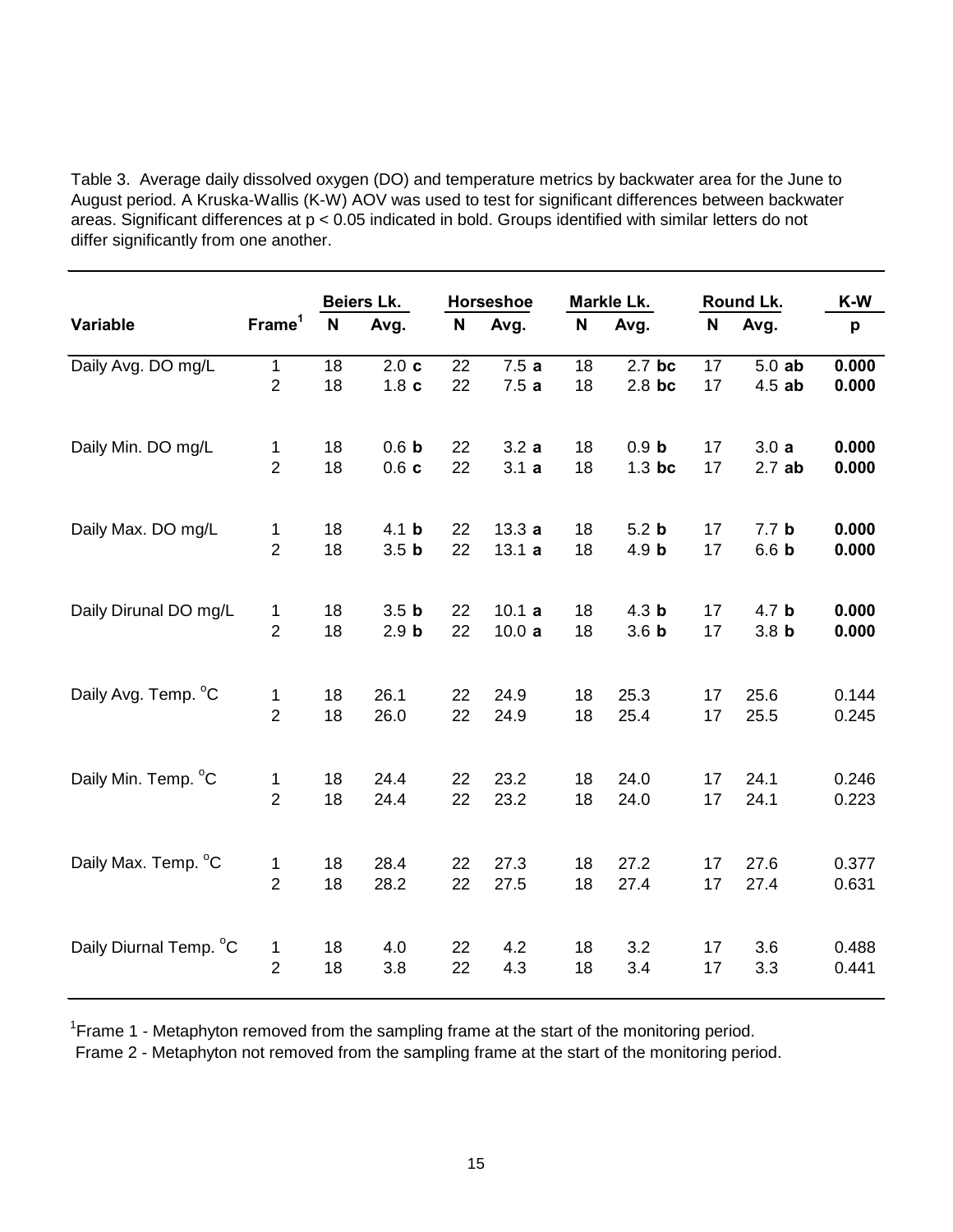Table 4. Spearman rank correlations of daily river flow, daily solar radiation and wind speed verus dissolved oxygen (DO) and water temperature variables measured in Beiers, Markle and Round Lakes during July-August 2010. Correlations significant at p<0.05 indicated in bold.

| <b>Variable</b>     | <b>Frame</b>   | <b>Daily</b><br><b>Flow</b> | <b>Daily</b><br><b>Solar Radiation</b> | <b>Daily Average</b><br><b>Wind Speed</b> |
|---------------------|----------------|-----------------------------|----------------------------------------|-------------------------------------------|
| Daily Avg. DO       | 1              | $-0.064$                    | 0.167                                  | 0.019                                     |
|                     | $\overline{2}$ | 0.374                       | 0.125                                  | $-0.152$                                  |
| Daily Diurnal DO    | 1              | 0.036                       | 0.209                                  | $-0.090$                                  |
|                     | $\overline{2}$ | 0.283                       | 0.144                                  | $-0.108$                                  |
| Daily Avg. Temp.    | 1              | $-0.367$                    | 0.026                                  | $-0.282$                                  |
|                     | $\overline{2}$ | $-0.374$                    | 0.011                                  | $-0.341$                                  |
| Daily Diurnal Temp. | 1              | $-0.192$                    | $-0.131$                               | $-0.378$                                  |
|                     | $\overline{2}$ | $-0.104$                    | $-0.172$                               | $-0.543$                                  |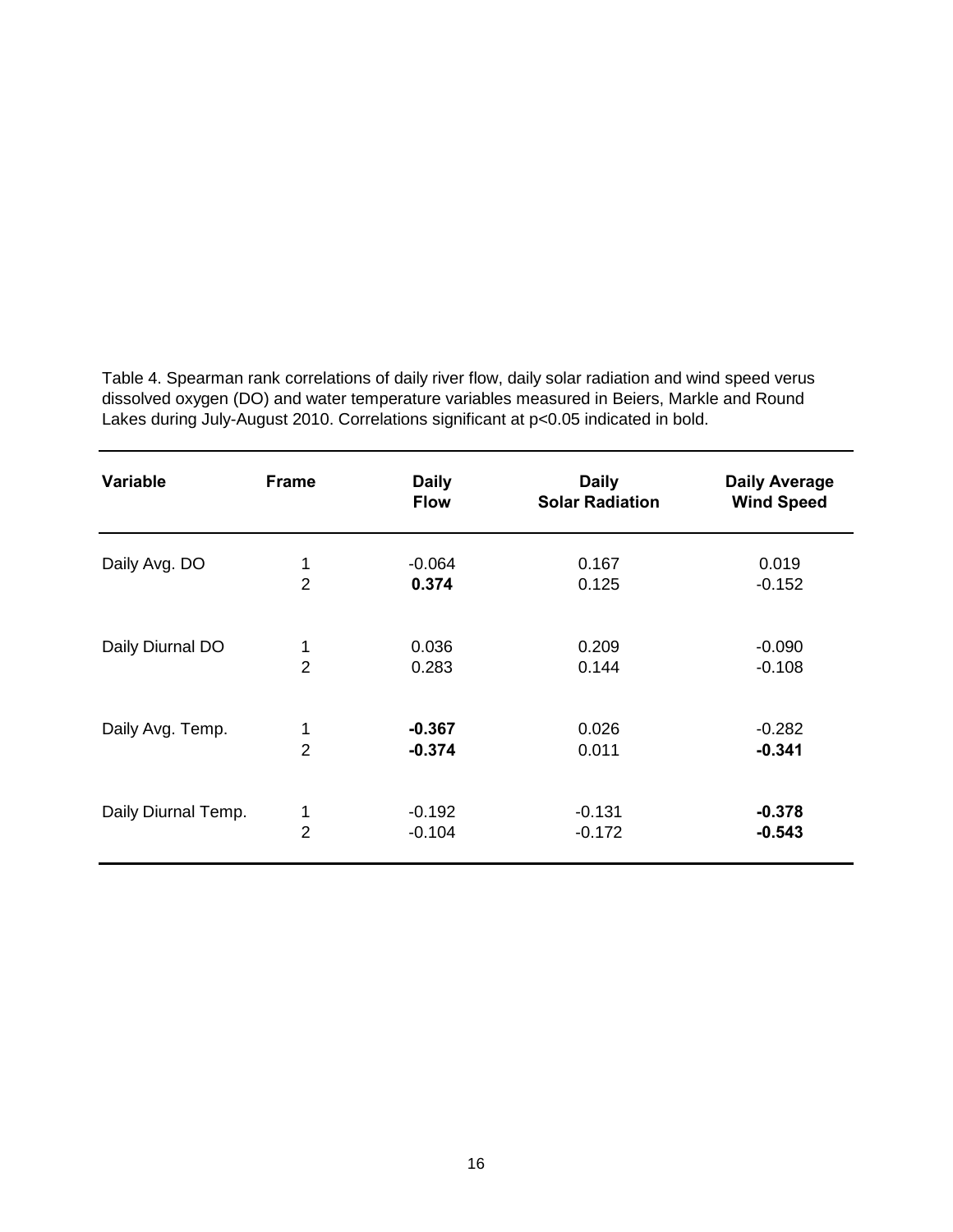

Figure 1. Map and aerial photos of four backwater study areas of navigation Pool 8 in the Upper Mississippi River. A bold "x" denotes the continuous monitoring site location used in this study. Based map from obtained from the USGS Upper Midwest Environmental Sciences Center web site.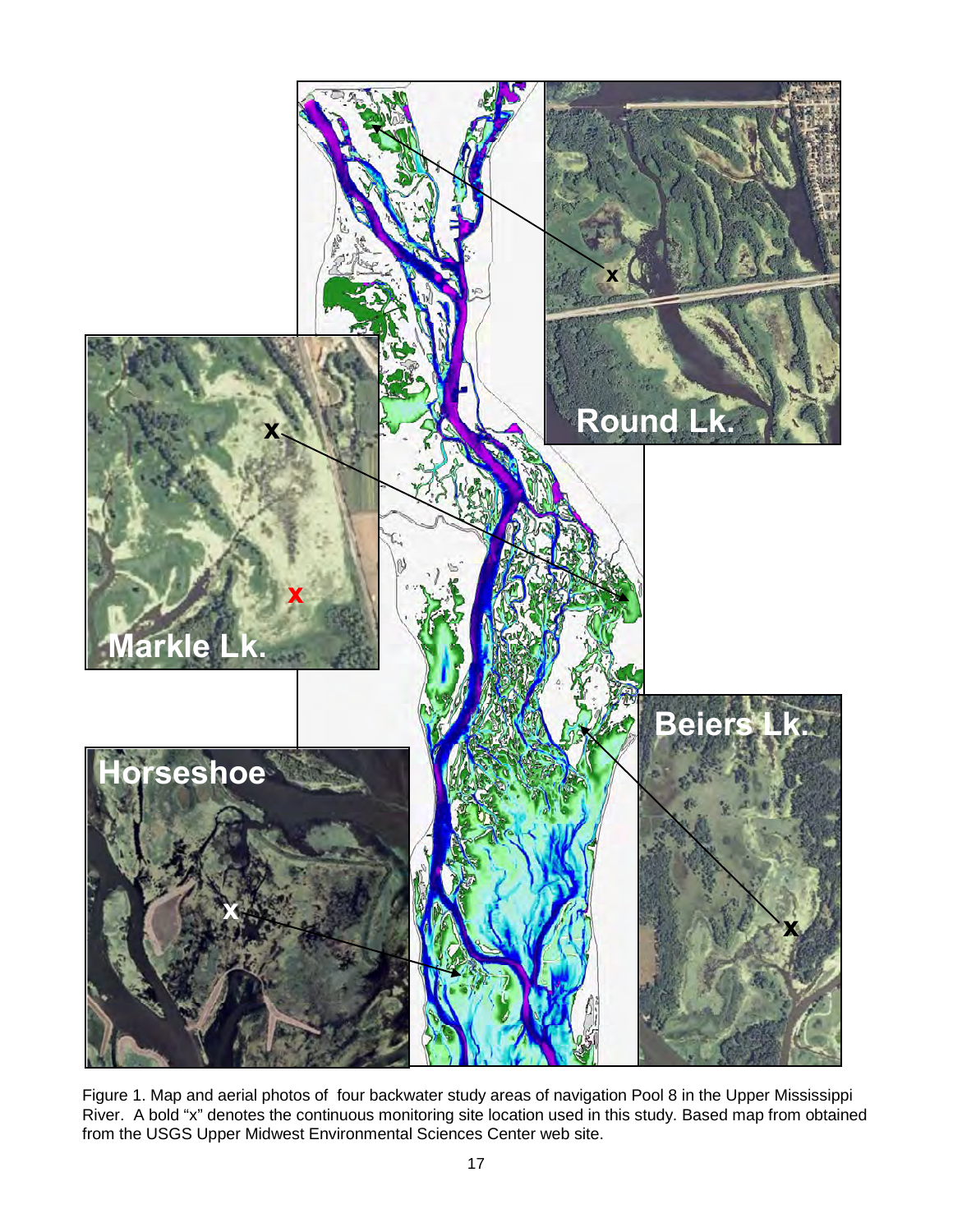

Figure 2 A. Metaphyton sampling frame 2 in Round Lake June 11, 2010. A D-Opto DO/temperature sensor can be seen mounted on an underwater support bar. B. Same frame and location on June 17, 2010. Metaphyton dominated by *Spirodela polyrhiza*.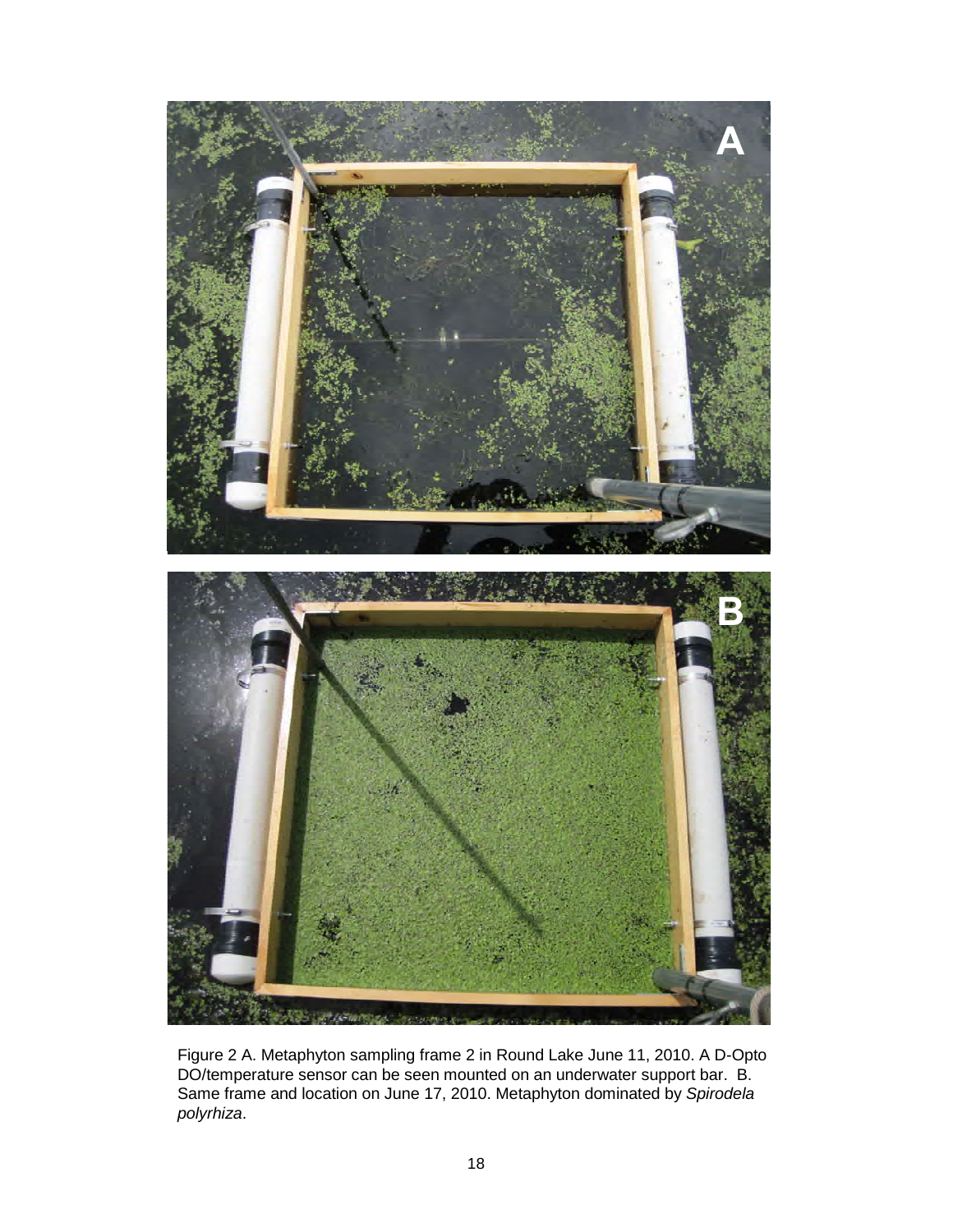

Figure 3. Average daily dissolved oxygen (A) and water temperature (B) measured in four backwaters of Pool 8 during May-October 2010. Daily river flow (C) at Lock and Dam 8 reported by the US Corps of Engineers. Average daily wind speed (D) reported by the National Weather Service for the La Crosse Airport. Daily solar radiation (E) measured by the Wisconsin DNR at the La Crosse Service Center.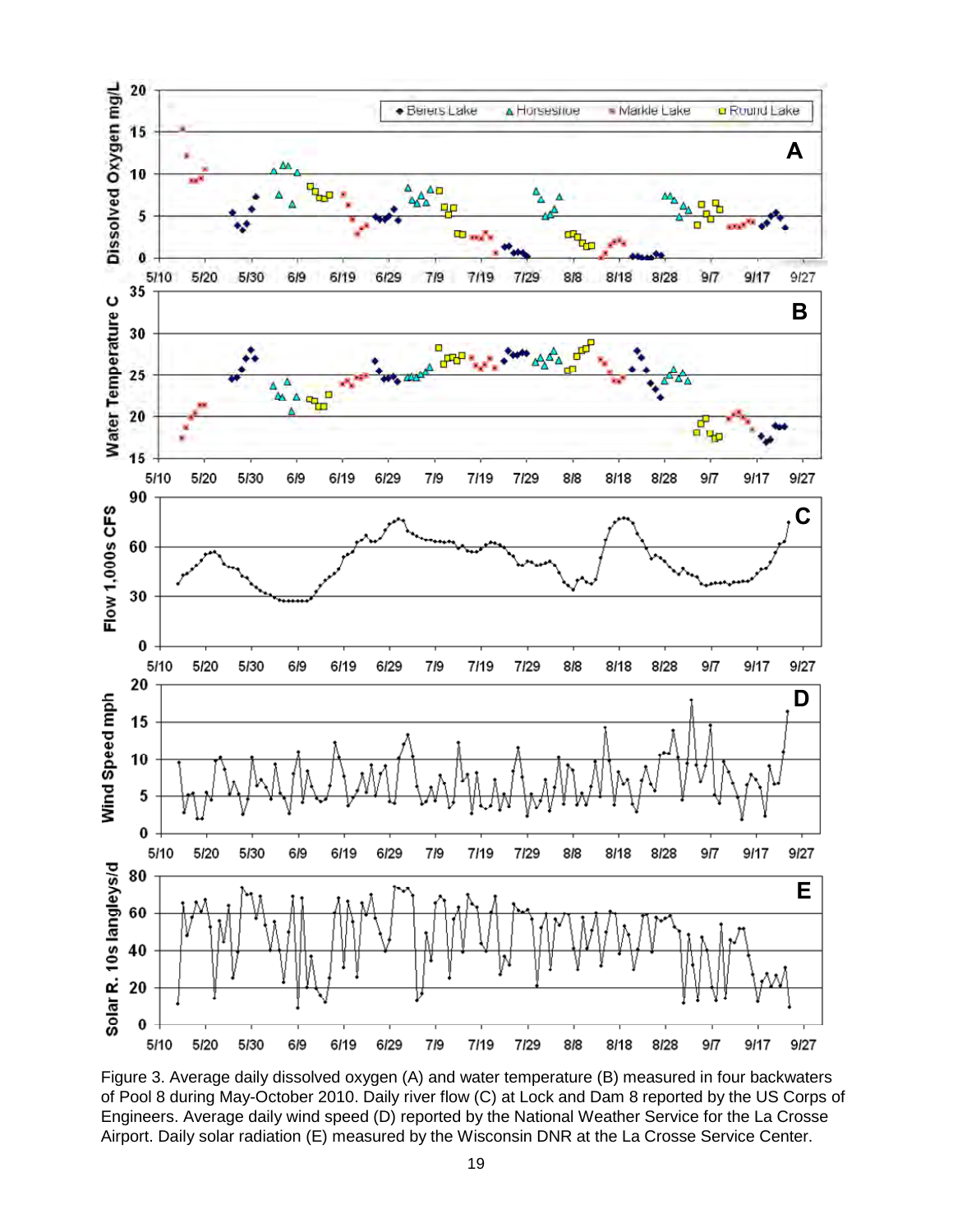

daily diurnal DO (D) measured in four backwater areas of Pool 8 during May-September in 2010. Data are for frame 2 (metaphyton not removed).

20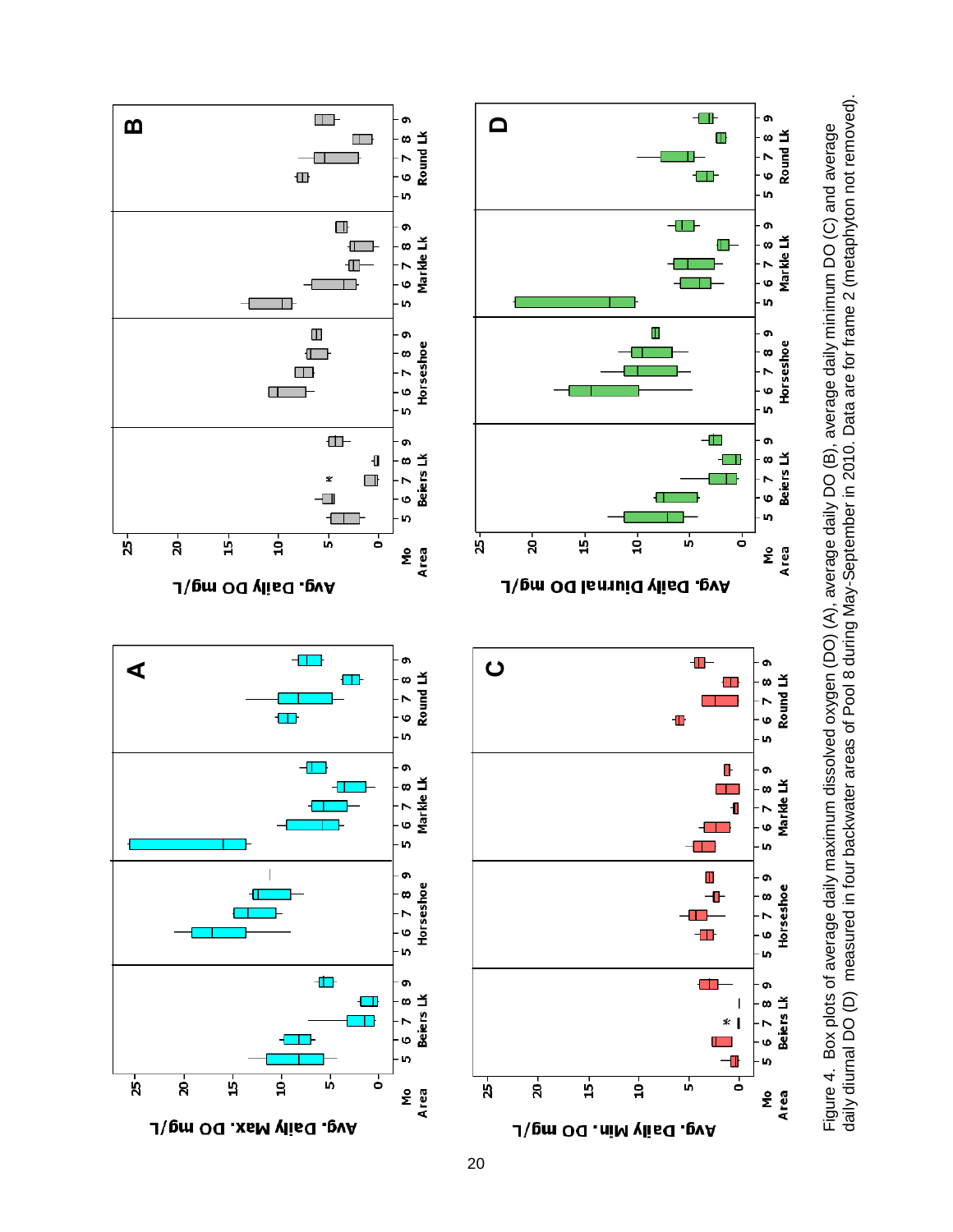



Data are for frame 2 (metaphyton not removed).

Data are for frame 2 (metaphyton not removed).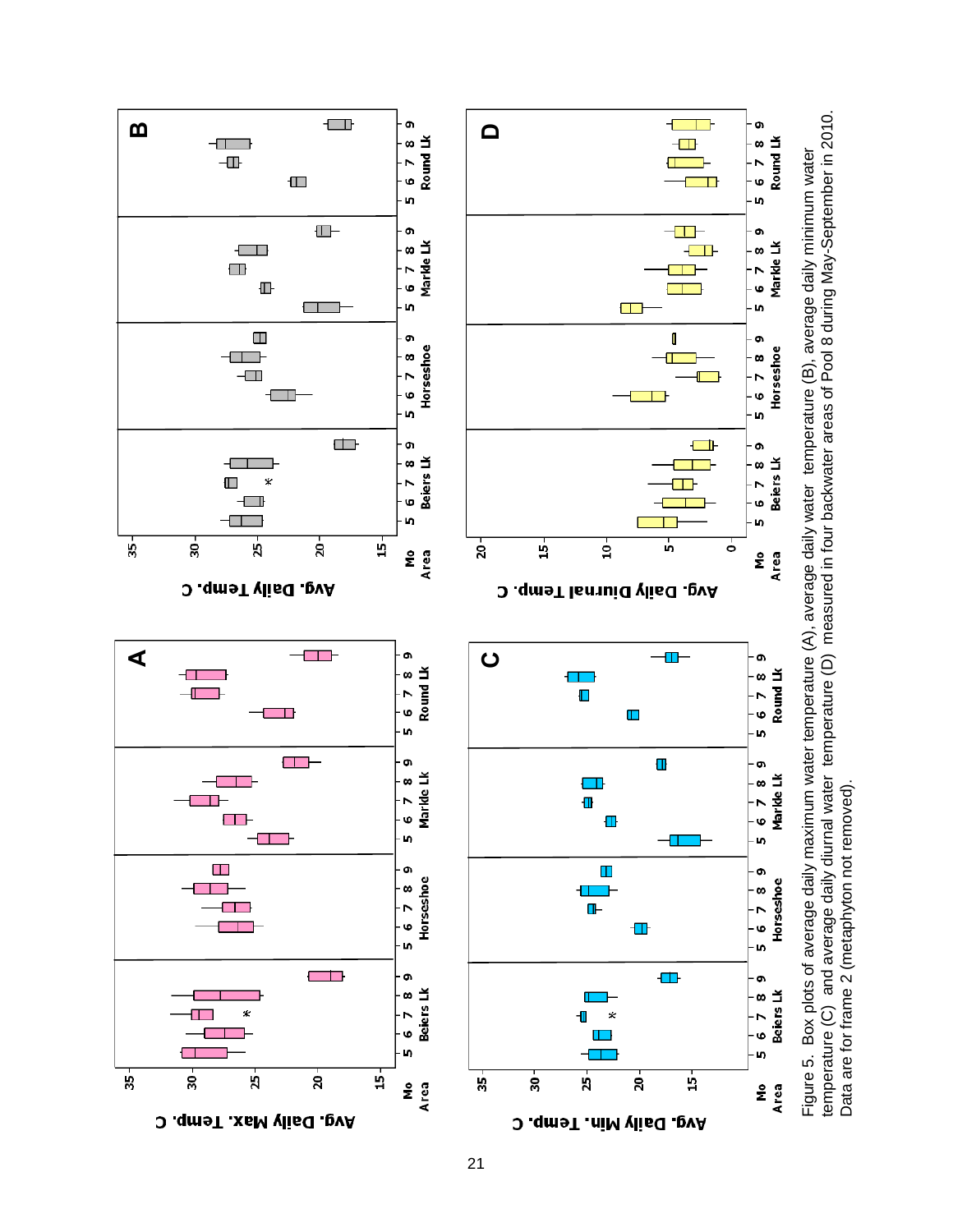

Figure 6. Metaphyton biomass measured in frame 2 (A) and metaphyton production (B) measured in frame 1 in four backwaters of Pool 8 during May to September 2010. The indicated date is for the end of the week-long monitoring period. Production marked with "S" reflects suspect data and are not included.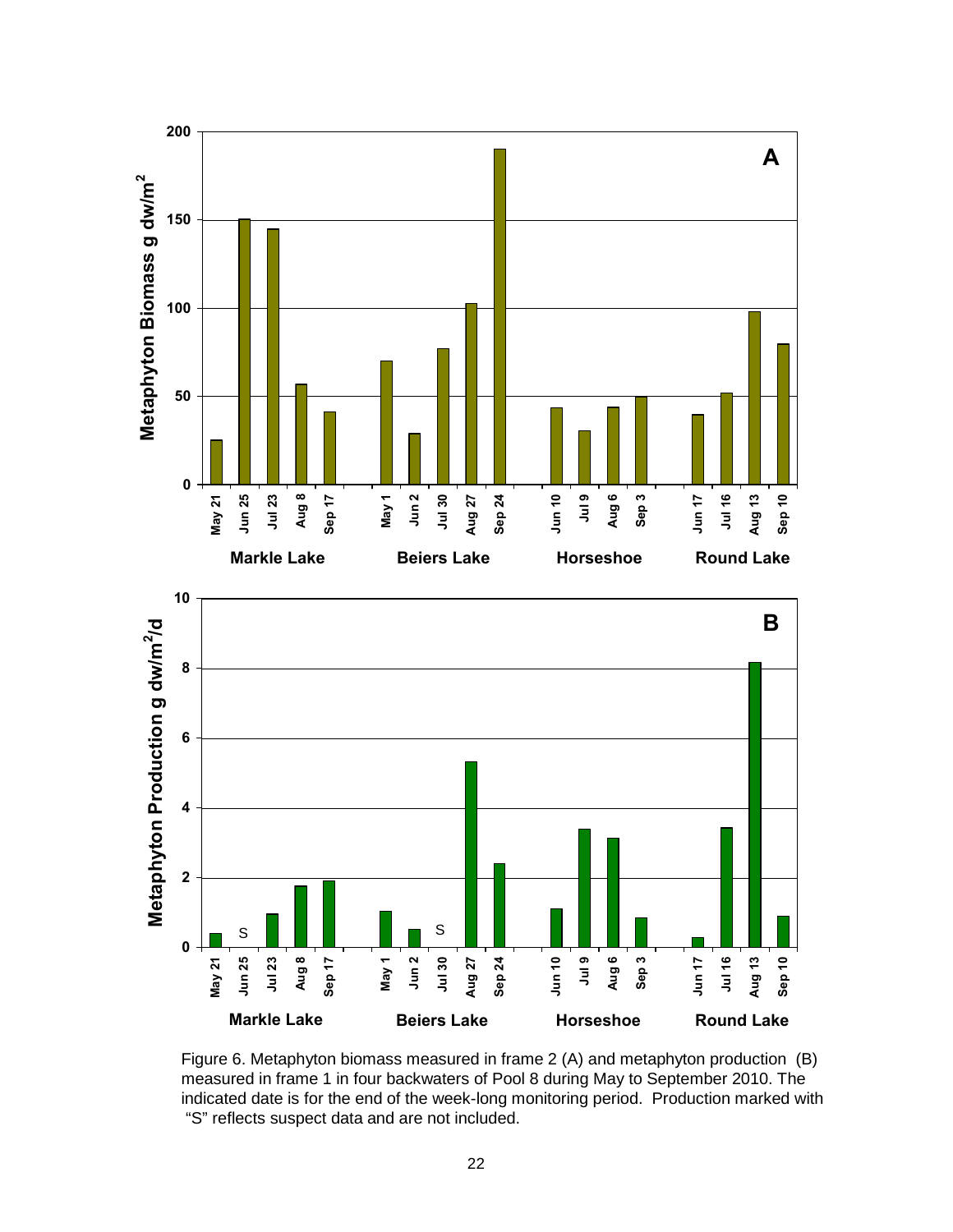

Figure 7. Percent of dissolved oxygen (D0) values less than 5 mg/L measured in frame 1 (A) and frame 2 (B); percent of DO values less than 2 mg/L measured in frame 1 (C) and frame 2 (D); percent of DO values less than 0.2 mg/L measured in frame 1 (E) and frame 2 (F) in four backwaters of Pool 8 during May-September in 2010.